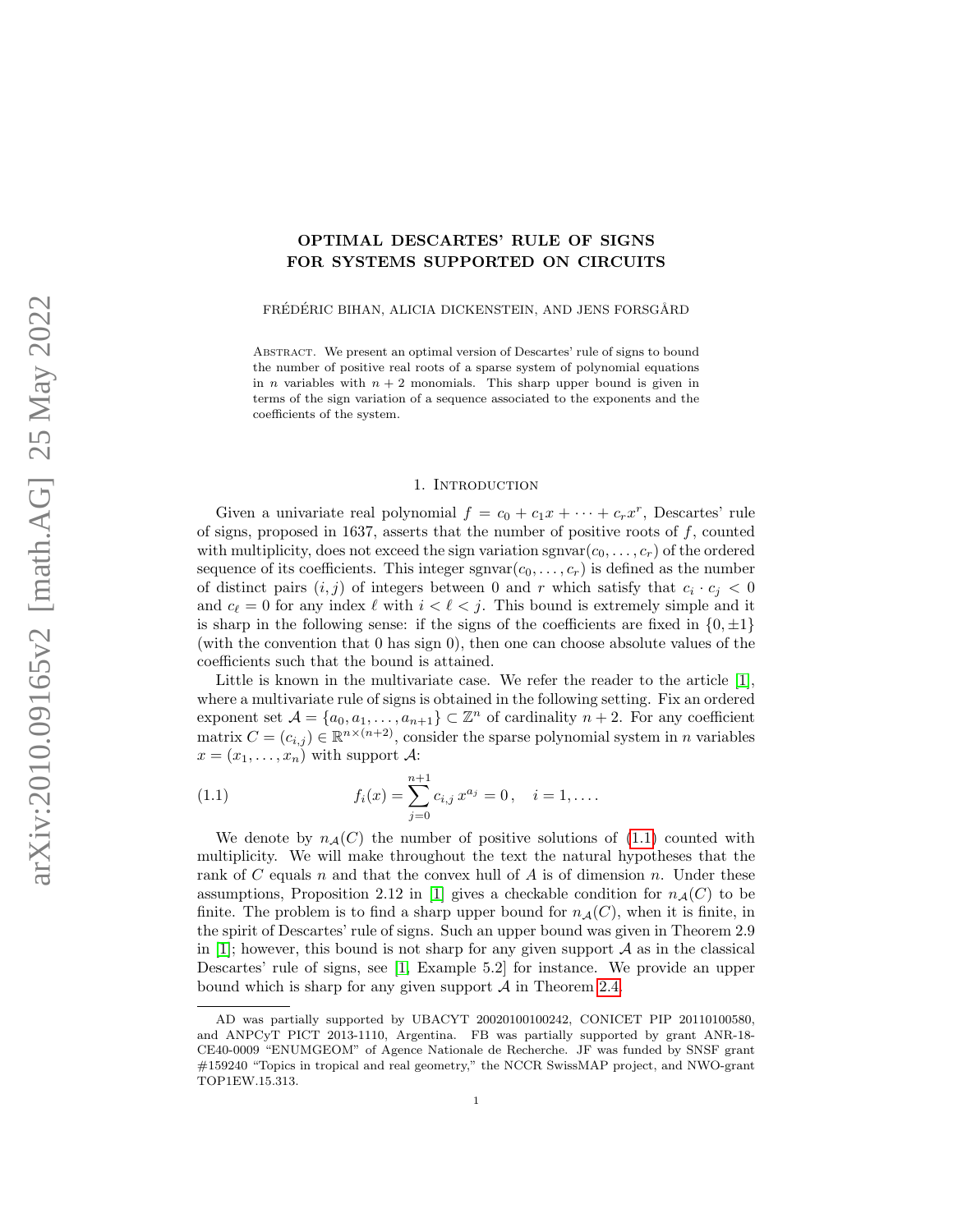A first question is under which transformations of  $A$  and  $C$  is  $n_A(C)$  invariant. If we multiply the coefficient matrix C on the left by an invertible  $n \times n$  real matrix M, we get an equivalent system and, thus,  $n_A(C) = n_A(M C)$ . Therefore, this quantity only depends on the linear span of the rows of C and thus a sharp upper bound should depend on the Plücker coordinates of this subspace, which are given by the maximal minors of C. A second observation is that if we multiply all the polynomials by a monomial  $x^b$ , then we do not change the set of solutions in the torus  $(\mathbb{C}^*)^n$ . Moreover, the number of these solutions (and also the number of positive solutions) is invariant under an invertible monomial change of variables in the torus. Thus,  $n_{\mathcal{A}}(C)$  is an affine invariant of A. We can express this invariance considering the matrix  $A \in \mathbb{Z}^{(n+1)\times(n+2)}$  whose columns are the vectors  $(1, a_j) \in$  $\mathbb{Z}^{n+1}$  for all  $a_j \in \mathcal{A}$ :

<span id="page-1-0"></span>(1.2) 
$$
A = \begin{bmatrix} 1 & \cdots & 1 \\ a_0 & \cdots & a_{n+1} \end{bmatrix}.
$$

So,  $n_{\mathcal{A}}(C)$  should also depend on the maximal minors of A. Note that the hypothesis that the convex hull of  $A$  is of dimension n is equivalent to the fact that the matrix A has maximal rank  $n + 1$ .

In fact,  $n_A(C)$  is also invariant after a renumbering of A, if the same permutation is applied to the columns of  $C$ . This transformation could only change in the same way the signs of the minors of A and C.

Theorem 2.9 in [\[1\]](#page-20-0) gives an upper bound in terms of the sign variation of a sequence that depends on sums of minors of  $A$  prescribed by signs of minors of  $C$ . One interesting consequence is Theorem 3.3 in [\[1\]](#page-20-0) which shows that the combinatorics of the affine configuration of the exponents restricts the maximum possible value of  $n_A(C)$  for any C. Consider for instance the case  $n = 2$ . When A is a circuit, that is, when we have four points such that no three of them lie on a line, there are two possible combinatorial configurations, depicted in Figure [1:](#page-1-0) either the four points are the vertices of a quadrilateral or one point lies inside the convex hull of the others. In this second case (or if  $A$  is not a circuit but consists of four points with three of them on a line), we have that  $n_{\mathcal{A}}(C) \leq 2$  for any C for which  $n_{\mathcal{A}}(C)$ is finite, while for circuits in the first case the upper bound might be 3 depending on C. Moreover,  $n_{\mathcal{A}}(C) \leq 2$  in any dimension n when one of the points in the configuration A lies inside the convex hull of the remaining  $n + 1$  points.



FIGURE 1. The two possible combinatorial circuits in the plane

Another observation is that solutions in the torus do not change if we multiply each polynomial by a possibly different monomial. To understand this former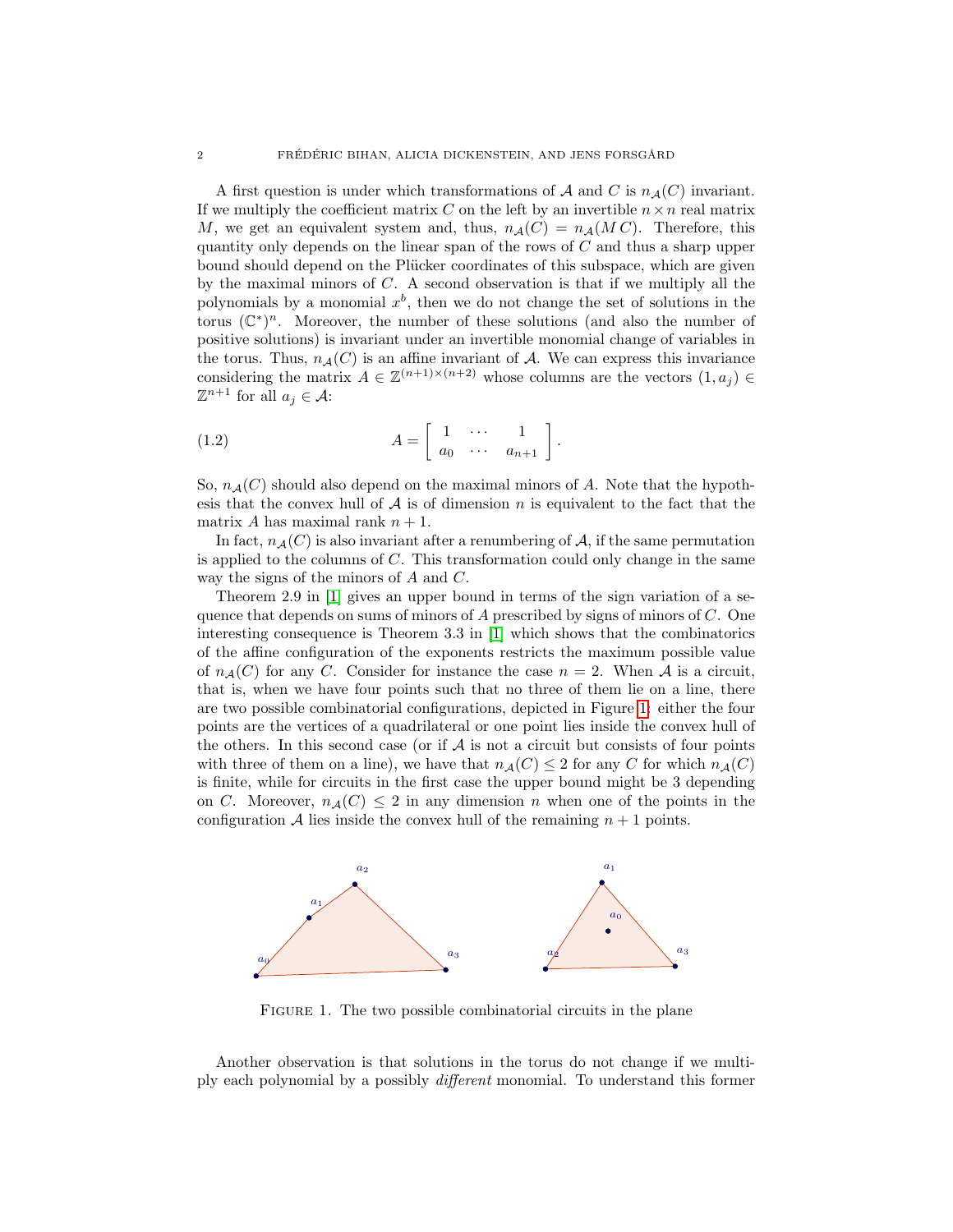invariance of  $n_{\mathcal{A}}(C)$ , consider the associated Cayley matrix  $A * \cdots * A$  in  $\mathbb{Z}^{2n \times (n+2)n}$ :

(1.3) 
$$
A * \cdots * A = \begin{pmatrix} 1 \cdots 1 & 0 \cdots 0 & \cdots & 0 \cdots 0 \\ 0 \ldots 0 & 1 \ldots 1 & \cdots & 0 \ldots 0 \\ \vdots & \vdots & \vdots & \vdots \\ 0 \ldots 0 & 0 \ldots 0 & \cdots & 1 \ldots 1 \\ A' & A' & \cdots & A' \end{pmatrix},
$$

where  $A' \in \mathbb{Z}^{n \times (n+2)}$  is the matrix with columns  $a_0, \ldots, a_{n+1}$ . So,  $n_{\mathcal{A}}(C)$  is also invariant under left multiplication of  $A * \cdots * A$  by an invertible matrix and our bound should then depend on the maximal minors of this Cayley matrix. Note that multiplication of each equation by a possibly different monomial and performing the same invertible monomial change of coordinates for all equations corresponds to left multiplication of  $A * \cdots * A$  by an invertible matrix. By a Laplace expansion starting with the upper  $n$  rows, we see that all maximal minors of  $A$  occur as appropiate maximal minors of  $A * \cdots * A$  and that any maximal minor of  $A * \cdots * A$ is a linear combination with coefficients in  $\{0, 1, -1\}$  of maximal minors of A.

Our main result Theorem [2.4](#page-6-0) gives a Descartes' rule of signs in terms of the sign variation of a sequence of minors of the Cayley matrix, defined and ordered according to the maximal minors of C. Section [2](#page-4-0) is devoted to present and prove this result. We show in Lemma [2.13](#page-11-0) that our bound does not exceed the normalized volume vol $\mathbb{Z}_4(\mathcal{A})$ , which is a bound for the number of isolated positive solutions coming from Bernstein-Kouchnirenko theorem.

We present here weaker versions of our results that are easier to state. For this, consider any matrix  $B \in \mathbb{Z}^{(n+2)\times 1}$  which is a Gale dual of A. This means that the column vector  $(b_0, \ldots, b_{n+1})^{\top}$  of B is a basis of the kernel of A. So, up to a multiplicative constant,

(1.4) 
$$
b_j = (-1)^j \det(A(j)),
$$

where  $A(j)$  denotes the square matrix obtained by deleting from A the jth column. Let  $\mathfrak{S}_{n+2}$  denote all permutations of  $\{0,\ldots,n+1\}$ . For any  $\sigma \in \mathfrak{S}_{n+2}$ , let  $b_{\sigma} =$  $(b_{\sigma_0}, \ldots, b_{\sigma_{n+1}})$  be the sequence which consists of the coefficients of B ordered with respect to  $\sigma$ . Then, [\[1,](#page-20-0) Theorem 2.9] implies that when C is a uniform matrix (i.e. all maximal minors of  $C$  are nonzero) the following inequality holds:

(1.5) 
$$
n_{\mathcal{A}}(C) \leq \max_{\sigma \in \mathfrak{S}_{n+2}} \text{sgnvar}(b_{\sigma}).
$$

In this paper, we optimize this result as follows. Define the sequence

<span id="page-2-2"></span><span id="page-2-1"></span><span id="page-2-0"></span>
$$
\mu_{\sigma} = (\mu_0, ..., \mu_{n+1}),
$$
 with  $\mu_j = \sum_{k=0}^j b_{\sigma_k}.$ 

These sums correspond to maximal minors of  $A * \cdots * A$ . We prove in Theorem [2.4](#page-6-0) and Proposition [2.12](#page-10-0) that for any uniform matrix  $C$ , the following sharper inequality holds:

(1.6) 
$$
n_{\mathcal{A}}(C) \leq 1 + \max_{\sigma \in \mathfrak{S}_{n+2}} \text{sgnvar}(\mu_{\sigma}).
$$

Actually, both results are stronger than [\(1.5\)](#page-2-0) and [\(1.6\)](#page-2-1) because when the coefficient matrix C satisfies the necessary condition [\(2.1\)](#page-4-1) for  $n_{\mathcal{A}}(C)$  to be positive, we can associate to it a single permutation  $\sigma$  without taking the maximum. Moreover, for general matrices C of rank n the sequences  $b_{\sigma}$  and  $\mu_{\sigma}$  need to be replaced by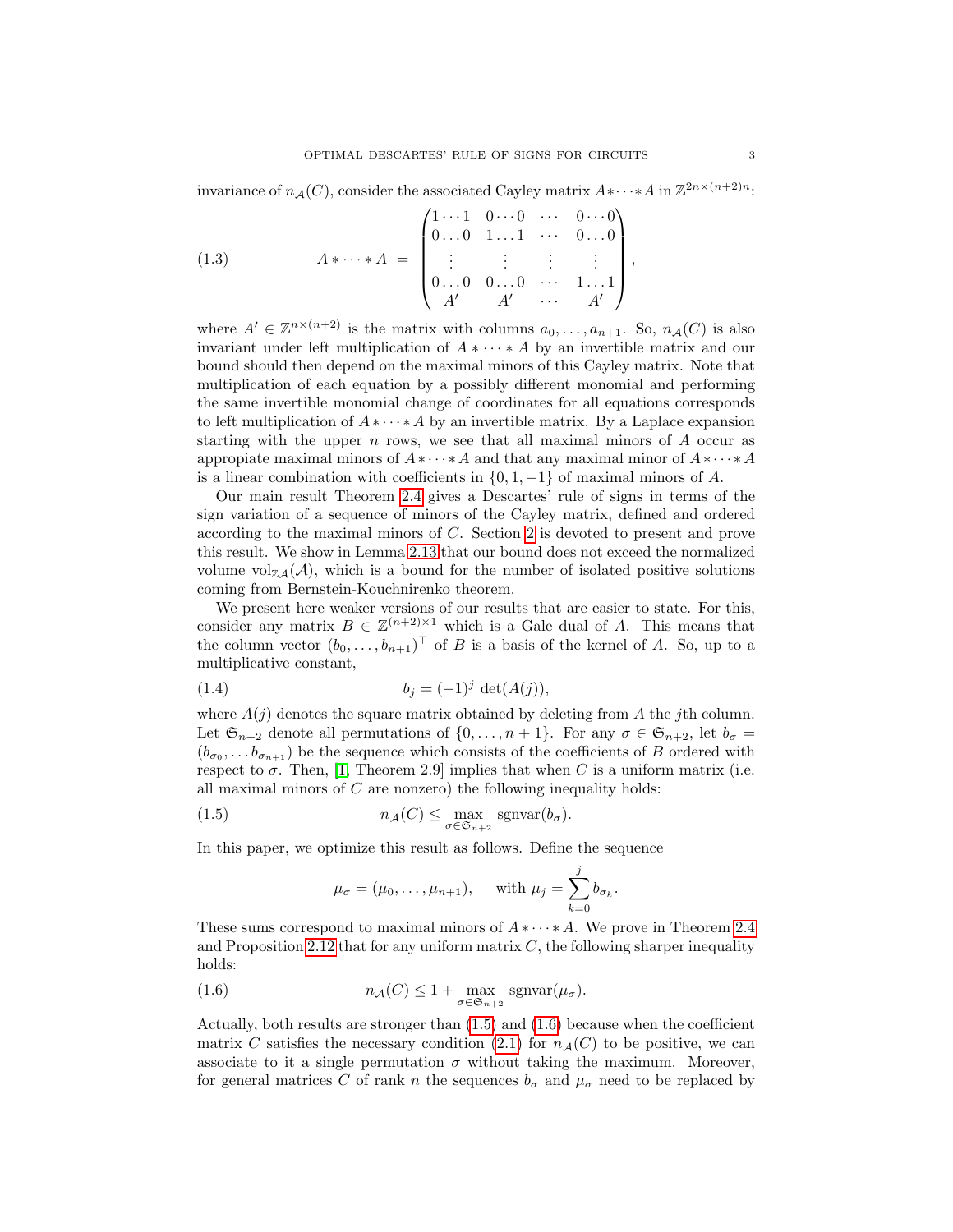

<span id="page-3-0"></span>FIGURE 2. The sign variations of  $\mu_{\sigma}$  correspond to positively decorated mixed cells of the mixed subdivisions.

further sums of their coefficients described in Definition [2.3,](#page-5-0) which depend on the pattern of minors of C that vanish.

We show that our new bound always refines the bound in [\[1\]](#page-20-0) and that it is sharp in the following sense: for any configuration  $A$  there exists a matrix  $C$  such that  $n_A(C)$  equals the bound we give in Theorem [2.4.](#page-6-0)

We prove this in Theorem [3.4,](#page-14-0) where we moreover relate the sums of minors for which the sign variation is increased with volumes of mixed cells positively decorated by C in an associated mixed subdivision. Section [3](#page-12-0) is centered around this second main result. We show that coefficient matrices for which the upper bound is attained might be obtained by Viro's method [\[11\]](#page-20-1).

<span id="page-3-1"></span>**Example 1.1.** Let  $n = 2$  and consider the three configurations:

$$
\mathcal{A}_1 = \{ (0,0), (1,0), (1,2), (0,1) \},
$$
  
\n
$$
\mathcal{A}_2 = \{ (0,0), (1,0), (1,1), (0,1) \},
$$
 and  
\n
$$
\mathcal{A}_3 = \{ (0,0), (3,0), (0,3), (1,1) \}.
$$

Figure [2](#page-3-0) depicts a mixed subdivision of each of the Minkowski sums  $A_i + A_i$ ,  $i = 1, 2, 3$ . Notice that for the support set  $\mathcal{A}_2$ , any mixed subdivision has at most two mixed cells. In the other two cases, we show three mixed cells. But we will see in Example [3.1](#page-12-1) that if we consider  $A_3$ , only two of the three mixed cells can be decorated by any matrix  $C$ . This is coherent with our previous observation that  $n_{A_3}(C)$  cannot exceed 2.

A lower bound for  $\max_C n_{\mathcal{A}}(C)$ , also based on regular subdivisions of the Minkowski sum  $A + \cdots + A$  and Viro's method, was obtained in [\[7\]](#page-20-2) for any value of n and m. These degeneration methods don't seem to be able to give an

upper bound for  $n_{\mathcal{A}}(C)$  beyond the case  $n = 1$  or the case  $m = n + 2$  we solve here.

We end the paper with the description of the moduli space of circuits in the plane which are the support of bivariate polynomial systems according to the maximal number of positive solutions.

All our main results and proofs are also valid in case the configuration  $A$  of exponents is real.

Acknowledgment: We are grateful to the referee for several interesting comments; in particular, for pointing out that inequality [\(2.16\)](#page-10-1) could be interpreted as a discrete version of Rolle's theorem on  $\mathbb{R}/k\mathbb{Z}$ .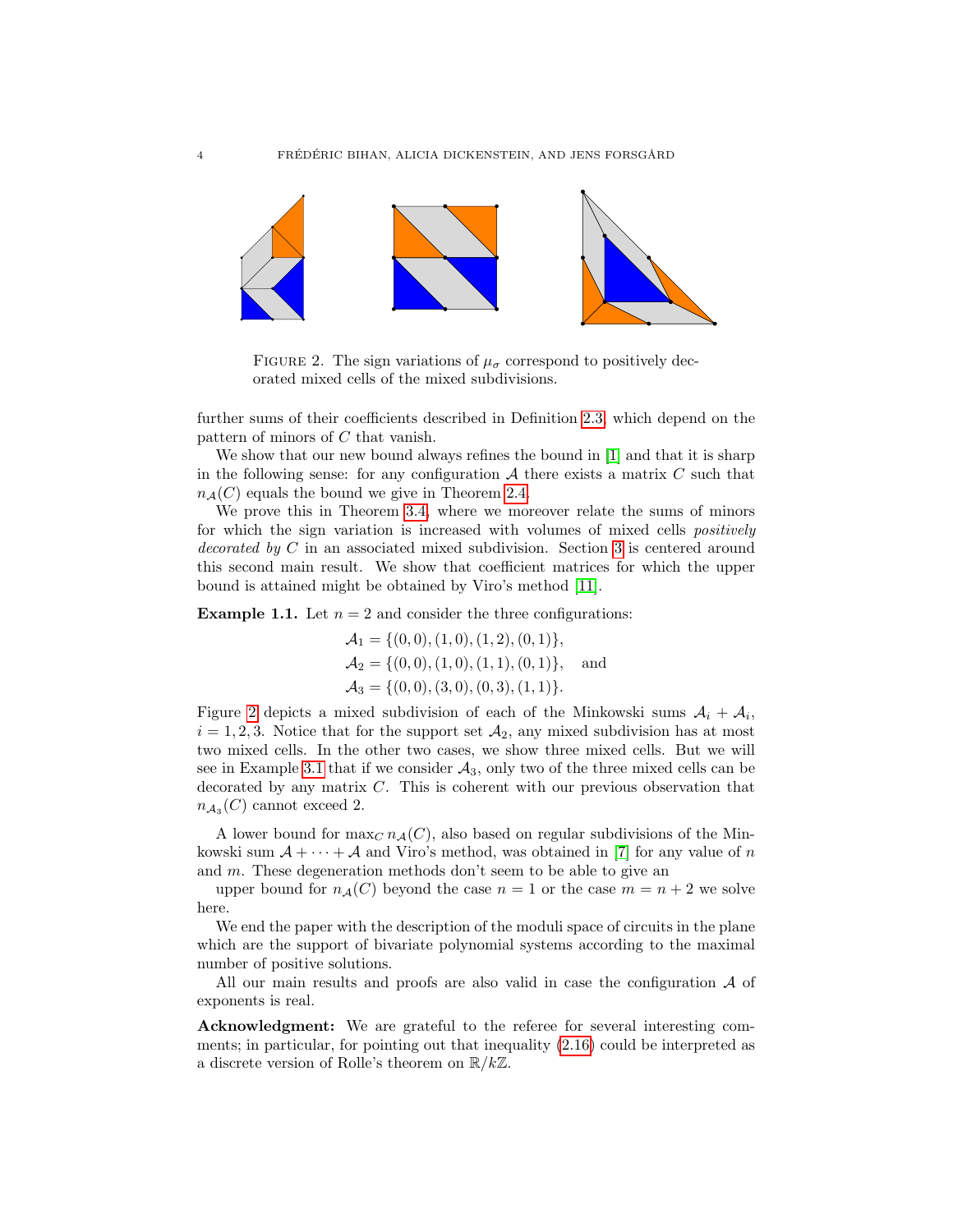### 2. Descartes' rule of signs for circuits

<span id="page-4-0"></span>As we mentioned in the introduction, we will consider a configuration  $A =$  $\{a_0, a_1, \ldots, a_{n+1}\}\$  in  $\mathbb{Z}^n$  such that the convex hull of A in  $\mathbb{R}^n$  is *n*-dimensional. In this section we present our optimal Descartes' rule of signs in Theorem [2.4](#page-6-0) and we show in § [2.1](#page-9-0) that this bound improves the previous bound in [\[1\]](#page-20-0).

We will restrict our study to the case in which  $A$  is a circuit, that is, when the configuration is minimally affinely dependent. In terms of the matrix  $A$  in  $(1.2)$ this condition means that all maximal minors of A are nonzero. Equivalently, all entries of a Gale dual  $B$  of  $A$  are nonzero by  $(1.4)$ . We refer the reader to Section 2 in [\[1\]](#page-20-0) for the easier case when this does not happen.

Given a coefficient matrix  $C = (c_{i,j}) \in \mathbb{R}^{n \times (n+2)}$ , there is a basic necessary condition for the existence of at least one positive solution of the system [\(1.1\)](#page-0-0). Let  $C_0, \ldots, C_{n+1} \in \mathbb{R}^n$  denote the column vectors of the coefficient matrix C. Given a solution  $x \in \mathbb{R}_{>0}^n$ , we have that  $(x^{a_0}, \ldots, x^{a_{n+1}})$  is a positive vector in the kernel of  $C$  and so necessarily the origin lies in the positive cone generated by the columns of  $C$ :

<span id="page-4-1"></span>(2.1) 
$$
\mathbf{0} \in \mathbb{R}_{>0} C_0 + \cdots + \mathbb{R}_{>0} C_{n+1}.
$$

This condition depends on signs of minors of C.

As we mentioned, we will assume that the rank of  $C$  is maximum. A Gale dual of the matrix C is given by a  $(n + 1) \times 2$  real matrix P whose columns are a basis of the kernel of C. In this case, we will denote by  $P_0, \ldots, P_{n+1}$  the row vectors of P. The configuration  $\{P_0, \ldots, P_{n+1}\}\$ is a Gale dual configuration to the configuration  $C_0, \ldots, C_{n+1}$  of columns of C; it is unique up to linear tranformation. The translation of the necessary condition [\(2.1\)](#page-4-1) to the Gale dual side is the following. Any vector in the kernel of C is of the form  $P \cdot v$ . Then, the existence of a positive vector annihilated by  $C$  is equivalent to the existence of a vector  $v$  such that

<span id="page-4-3"></span>
$$
(2.2) \t\t \langle P_j, v \rangle > 0, \text{ for all } j,
$$

that is,  $P_0, \ldots, P_{n+1}$  lie in an open halfspace. In what follows we will assume that this condition is satisfied (since otherwise  $n_{\mathcal{A}}(C) = 0$ ).

Moreover, it is well known that maximal minors of  $C$  coincide, up to a fixed nonzero constant, with maximal minors of P corresponding to complementary indices. Thus, linear dependencies on the Gale dual configuration reflect linear dependencies on the configuration of columns of C: two vectors  $P_i, P_j$  are colinear if and only if the maximal minor of  $C$  avoiding columns i and j is zero.

We will use the notation  $[s] = \{0, 1, \ldots, s-1\}$  for  $s \in \mathbb{N}$ .

<span id="page-4-2"></span>**Definition 2.1.** Let C a maximal rank matrix satisfying  $(2.1)$  and  $\{P_0, \ldots, P_{n+1}\}\$ a choice of Gale dual configuration. We define an equivalence relation on the index set  $[n+2]$  given by

<span id="page-4-4"></span>
$$
i \sim j \Leftrightarrow \det(P_i, P_j) = 0.
$$

We conclude that the set of equivalence classes (with cardinal  $k \leq n+1$ )

(2.3) 
$$
[n+2]/\sim \quad \{K_0,\ldots,K_{k-1}\}
$$

has a canonical ordering (up to complete reversal). By choosing an arbitrary ordering within each equivalence class, we obtain a permutation  $\sigma \in \mathfrak{S}_{n+2}$  such that

$$
\epsilon \det(P_{\sigma_i}, P_{\sigma_j}) \ge 0, \quad i < j,
$$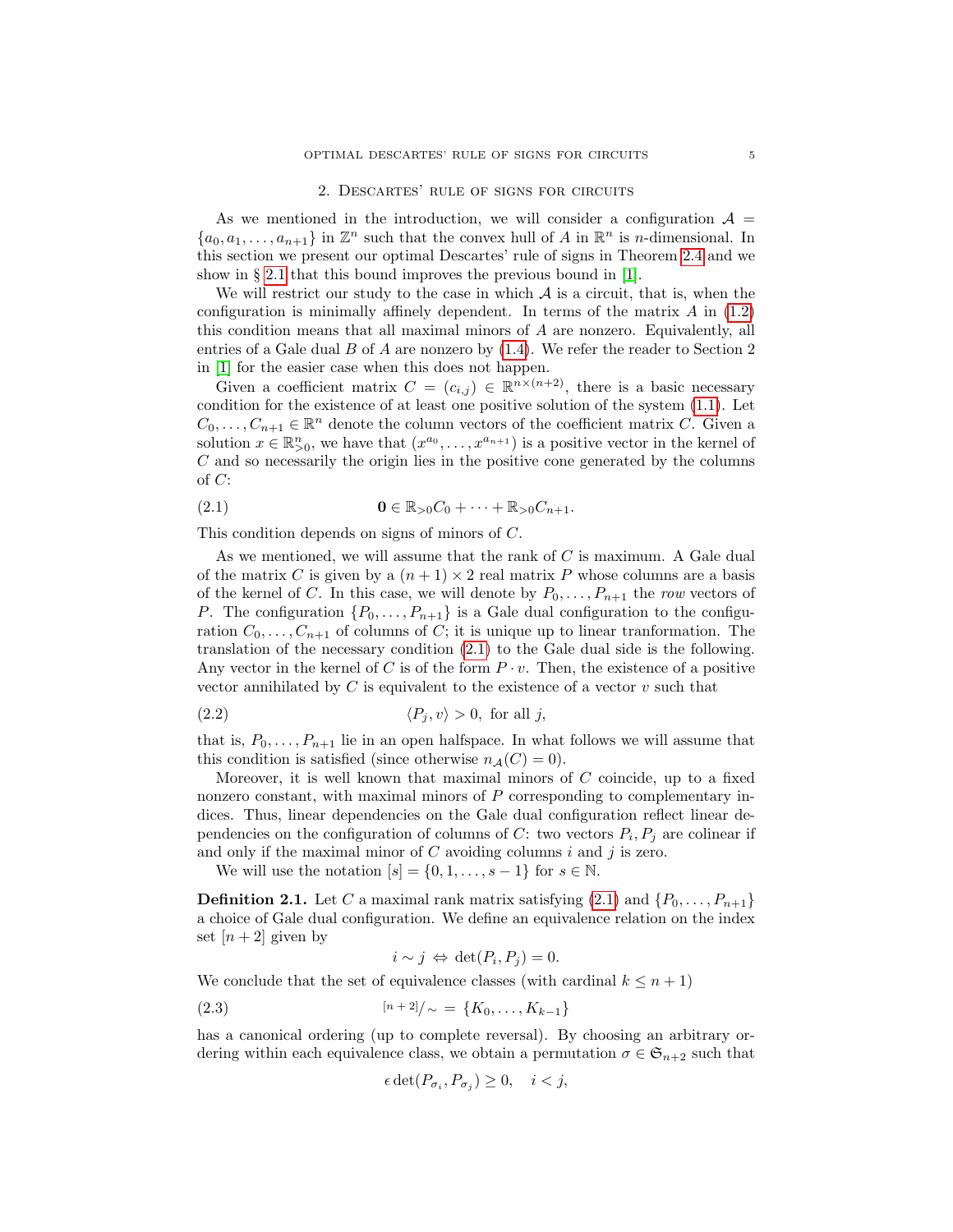

<span id="page-5-1"></span>Figure 3. There cannot be more than 3 positive roots

where  $\epsilon \in \{-1,1\}$  depends on the choice of orientation. Let  $K \subset [n+2]$  be a set of representatives of the equivalence classes  $K_0, \ldots, K_{k-1}$ . Denote by  $\bar{\sigma}$  the bijection  $\bar{\sigma} \colon [k] \to K$ 

which is induced by  $\sigma$ . Then,  $\epsilon \det(P_{\bar{\sigma}_i}, P_{\bar{\sigma}_j}) > 0$  if  $i < j$ . We say that  $\sigma$  is an ordering for C and that  $\bar{\sigma}$  is a strict ordering for C.

Note that the previous definitions are independent of the choice of Gale dual configuration, since a Gale dual configuration is unique up to linear transformation. We present an example to clarify our definitions.

Example 2.2. Figure [3](#page-5-1) features an example of a Gale dual configuration in case  $n = 6$  with a choice of ordering. Equivalence classes correspond to rays containing vectors  $P_j$ . Here,  $k = 4$ . The associated strict ordering  $\bar{\sigma}$ : [4]  $\rightarrow K$  assigns  $K_0 =$  $\{P_2, P_7\}, K_1 = \{P_3\}, K_2 = \{P_1, P_4, P_0, P_6\}$  and  $K_3 = \{P_5\}.$  As we remarked, this example does not correspond to a uniform matrix  $C$ . We will see that in this case  $n_{\mathcal{A}}(C) \leq 3$  for any circuit A in  $\mathbb{Z}^6$ .

We need another definition in order to state our main result in this section.

<span id="page-5-0"></span>Definition 2.3. We keep the assumptions and notations from Definition [2.1.](#page-4-2) For  $\ell = 0, \ldots, k - 1$ , we set

$$
(2.4) \t\t\t L_{\ell} = K_{\bar{\sigma}_0} \cup \cdots \cup K_{\bar{\sigma}_{\ell}},
$$

and consider the two sequences  $\lambda = {\lambda_{\ell}}_{\ell \in [k]}$  and  $\mu = {\mu_{\ell}}_{\ell \in [k]}$  whose terms are defined by

<span id="page-5-2"></span>(2.5) 
$$
\lambda_{\ell} = \sum_{j \in K_{\bar{\sigma}_{\ell}}} b_j \quad \text{and} \quad \mu_{\ell} = \sum_{j \in L_{\ell}} b_j.
$$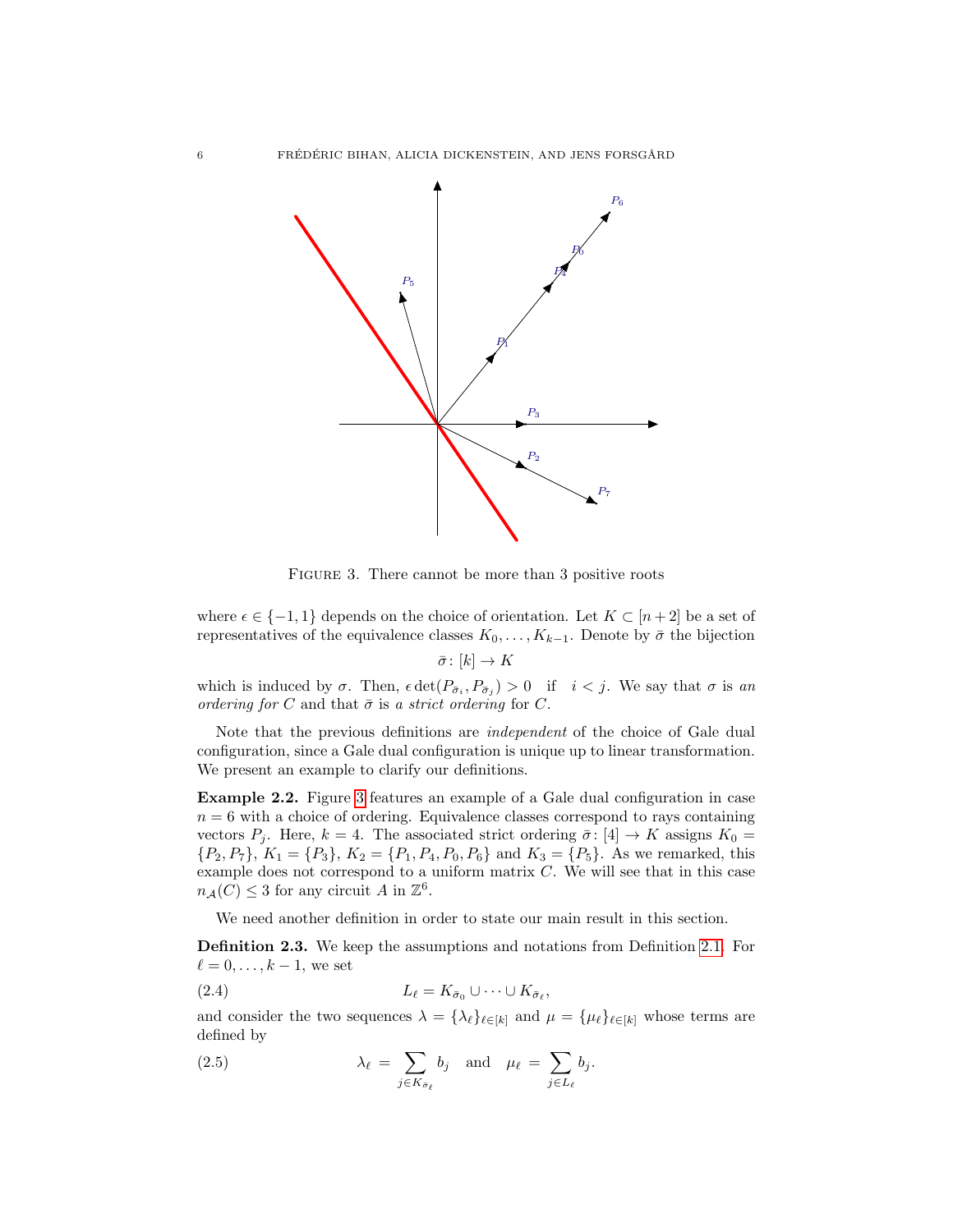<span id="page-6-5"></span>Notice that

$$
\mu_{\ell} = \lambda_0 + \cdots + \lambda_{\ell}.
$$

In particular,  $\mu_{k-1} = \sum_{\ell=0}^{k-1} \lambda_{\ell} = \sum_{j=0}^{n+1} b_j = 0$ , because the vector  $(1, \ldots, 1)$  is a row of A. Also, both sequences depend on the strict ordering  $\bar{\sigma}$ , but we have not incorporated this to the notation to make the displays look clearer.

We are ready to state our first main result, in terms of this sequence  $\mu$  constructed from sums of minors of A prescribed by the pattern of signs of minors of C.

<span id="page-6-0"></span>Theorem 2.4. Descartes' rule of signs for circuits. Let  $A$  be a circuit in  $\mathbb{Z}^n$ . Let  $C \in \mathbb{R}^{n \times (n+2)}$  a coefficient matrix of rank n which satisfies [\(2.1\)](#page-4-1) and  $\sigma$ an ordering for C. Consider the sequence  $\mu$  from Definition [2.3](#page-5-0) associated to the strict ordering  $\bar{\sigma}$  induced by  $\sigma$  in Definition [2.1.](#page-4-2)

<span id="page-6-4"></span>If  $n_{\mathcal{A}}(C)$  is finite, then

$$
(2.7) \t\t n\mathcal{A}(C) \leq 1 + \text{sgnvar}(\mu).
$$

In particular,  $n_{\mathcal{A}}(C) \leq k$ . Also,  $k \leq n+1$  and equality holds if and only if C is uniform.

<span id="page-6-3"></span>**Example 2.5.** Consider the configuration of vertices of the unit square  $A_2 =$  $\{(0,0), (1,0), (1,1), (0,1)\}.$  Let  $C \in \mathbb{R}^{2 \times 4}$  be a uniform coefficient matrix such that the identity is an ordering for C. We can choose  $B = (1, -1, 1, -1)^\top$  and so  $\mu_0 = 1$ ,  $\mu_1 = 1 + (-1) = 0$ ,  $\mu_2 = 1$ , and  $\mu_3 = 0$ . In this case,  $n_{\mathcal{A}_2}(C) \leq$  $1 + \text{sgnvar}(\mu) = 1$ . Instead, if the associated ordering  $\sigma$  for C is given by  $\sigma_0 =$  $0, \sigma_1 = 1, \sigma_2 = 3$ , and  $\sigma_3 = 2$ , we get that  $\mu_0 = 1, \mu_1 = 0, \mu_2 = -1$ , and  $\mu_3 = 0$ . So,  $n_{A_2}(C) \leq 1 + \text{sgnvar}(\mu) = 2$ , and this is the maximum possible upper bound given by Theorem [2.4.](#page-6-0) Indeed, if  $n_{A_2}(C)$  is finite, it is at most  $\text{vol}_{\mathbb{Z}A}(A_2) = 2$ .

Before giving the proof of Theorem [2.4,](#page-6-0) we first recall some basic notions from [\[1,](#page-20-0) § 4.1]. A sequence  $(h_1, h_2, \ldots, h_s)$  of real valued analytic functions defined on an open interval  $\Delta \subset \mathbb{R}$  satisfies Descartes' rule of signs on  $\Delta$  if for any sequence  $c = (c_1, c_2, \ldots, c_s)$  of real numbers, the number of roots of  $c_1h_1 + c_2h_2 + \cdots + c_sh_s$ in  $\Delta$  counted with multiplicity never exceeds sgnvar $(c)$ . The classical univariate Descartes' rule of signs asserts that monomial bases satisfy Descartes' rule of signs on the open interval  $(0, +\infty)$ . Observe that  $(h_1, h_2, \ldots, h_s)$  satisfies Descartes' rule of signs on  $\Delta$ , if and only if  $(h_s, h_{s-1}, \ldots, h_1)$  has this property.

Recall that the Wronskian of  $h_1, \ldots, h_s$  is the following determinant

$$
W(h_1,\ldots,h_s) = \det \begin{pmatrix} h_1 & h_2 & \ldots & h_s \\ h'_1 & h'_2 & \ldots & h'_s \\ \vdots & \vdots & \ldots & \vdots \\ h_1^{(s-1)} & h_2^{(s-1)} & \ldots & h_s^{(s-1)} \end{pmatrix}.
$$

It is well known that  $h_1, \ldots, h_s$  are linearly dependent if and only if their Wronskian is identically zero.

<span id="page-6-1"></span>**Proposition 2.6** ([\[10,](#page-20-3) part 5, items 87 and 90]). A sequence of functions  $h_1, \ldots, h_s$ satisfies Descartes' rule of signs on  $\Delta \subset \mathbb{R}$  if and only if for any collection of integers  $1 \leq j_1 < j_2 \ldots < j_\ell \leq s$  we have

<span id="page-6-2"></span> $(1) \t W(h_{j_1},...,h_{j_\ell}) \neq 0$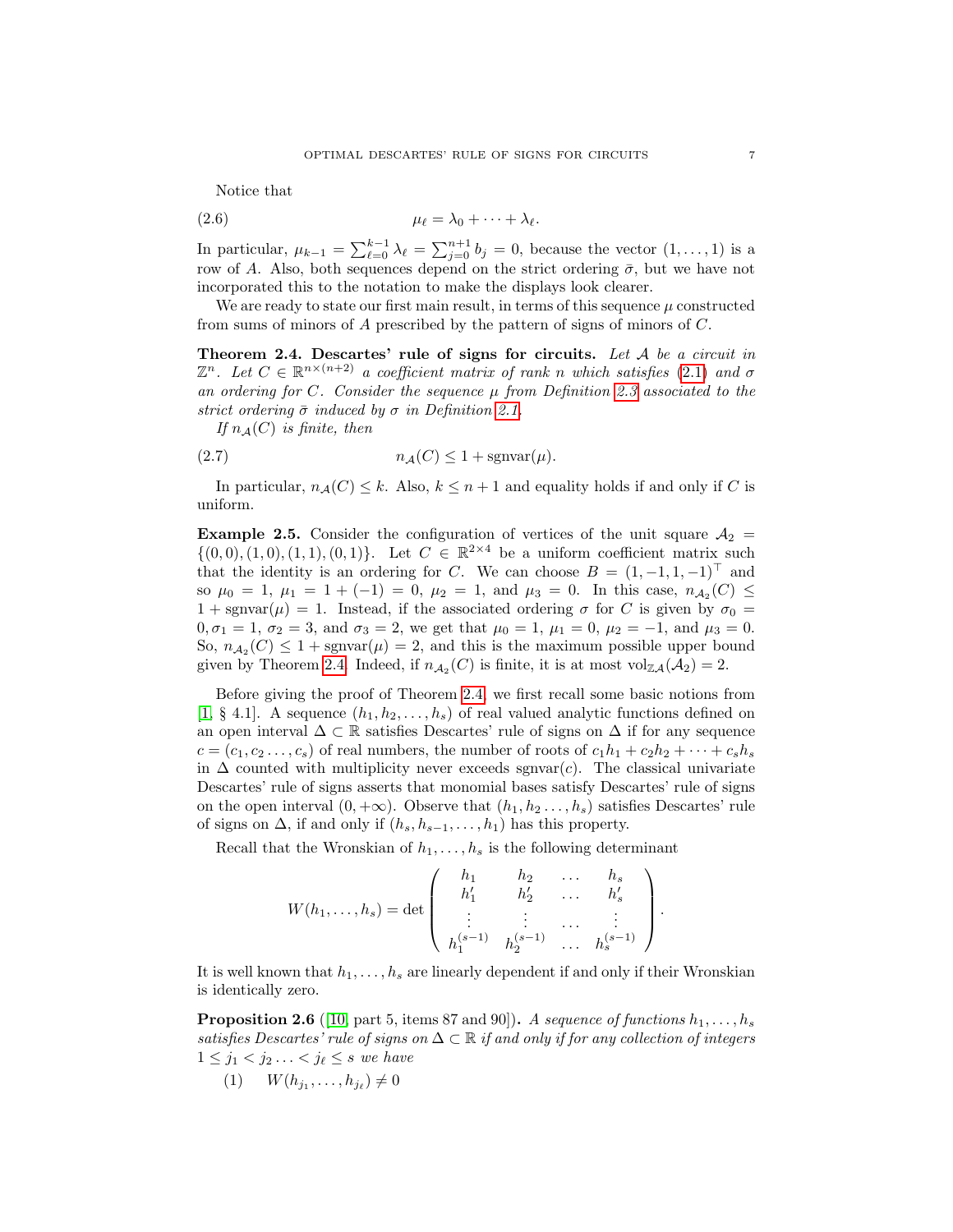and for any collections of integers  $1 \leq j_1 < j_2 \ldots < j_\ell \leq k$  and  $1 \leq j'_1 < j'_2 \ldots <$  $j'_\ell \leq k$  of the same size, we have

<span id="page-7-3"></span>(2)  $W(h_{j_1},...,h_{j_\ell})\cdot W(h_{j'_1},...,h_{j'_\ell})>0.$ 

If a sequence of analytic functions  $h_1, \ldots, h_s$  satisfies Descartes' rule of signs on  $\Delta \subset \mathbb{R}$ , then  $h_1, \ldots, h_s$  do not vanish, have the same sign on  $\Gamma$  and no two of them are proportional.

We will also need the following proposition, which is inspired in Lemma 2.1 (Fekete's Lemma) in [\[9\]](#page-20-4) for the case of totally positive matrices.

<span id="page-7-2"></span>**Proposition 2.7.** Let V be a  $t \times k$  real matrix,  $t \leq k$ , with the following property: for any  $s \leq t$  there exists a sign  $\sigma_s \in \{-1,1\}$  such that for any choice of s consecutive indices  $j_1, j_1 + 1, \ldots, j_1 + s - 1$ , the sign of the determinant of the submatrix of  $V$  consisting of the first  $s$  rows and the  $s$  consecutive columns with these indices, equals  $\sigma_s$ . Then, the sign of any  $s \times s$  minor of V consisting of the first s rows and any s columns equals  $\sigma_s$ .

*Proof.* We need to prove that all  $s \times s$  minors of V consisting of the first s rows and any s columns have the same sign  $\sigma_s$  shared by all  $s \times s$  minors involving the first s rows and s consecutive columns. For any  $1 \leq s \leq t$  and any subset  $J = \{j_1, \ldots, j_s\}$ with  $1 \leq j_1 < j_2 < \cdots < j_s \leq k$ , denote by  $V_J$  the submatrix of V consisting of the first s rows and the (ordered) columns in J. Define the associated dispersion number  $d(J)$  to be the number of integer points in the interval  $[j_1, j_s]$  which are distinct from  $j_1, \ldots, j_s$ . Note that  $d(j_1, j_2, \cdots, j_s) = 0$  means that  $j_1, j_2, \cdots, j_s$  are consecutive integer numbers.

We prove the result by double induction on  $s \geq 1$  and  $d \geq 0$ . The result is obvious when  $s = 1$  (which implies  $d = 0$ ) and we are assuming that the result holds for any s when  $d = 0$ .

Let  $s \geq 2$  and  $d \geq 1$  (and so  $s < k$ ). Assume by inductive hypothesis that the result holds for all  $s' \leq s$  and all  $d' \leq d$  such that at least one of the inequalities is strict. Let  $J = \{j_1, \ldots, j_s\}, 1 \leq j_1 < \cdots < j_s \leq k$ , with  $d(J) = d$ . Then, there exists another index j such that  $j_1 < j < j_s$ . Note that  $d(J \cup \{j\}) = d(J) - 1$ .

<span id="page-7-0"></span>Now, by Equality (1.2) in Chapter 1 of [\[9\]](#page-20-4), we have

(2.8) 
$$
\det(V_J) \cdot \det(V_{J \setminus \{j_1, j_s\} \cup \{j\}}) = \det(V_{(J \setminus \{j_1\}) \cup \{j\}}) \cdot \det(V_{J \setminus \{j_s\}}) + \det(V_{(J \setminus \{j_s\}) \cup \{j\}}) \cdot \det(V_{J \setminus \{j_1\}}).
$$

Note that the second factor in each summand in [\(2.8\)](#page-7-0) corresponds to a minor of size  $s - 1$  and so, all of them have the same sign  $\sigma_{s-1}$ . Also

<span id="page-7-1"></span>
$$
d((J \setminus \{j_1\}) \cup \{j\}) \le d(J \cup \{j\}) < d(J),
$$

and similarly  $d((J \setminus \{j_s\}) \cup \{j\}) \leq d(J \cup \{j\}) < d(J)$ . Again by inductive hypothesis, the determinants of  $V_{(J\setminus\{j_1\})\cup\{j\}}$  and  $V_{(J\setminus\{j_s\})\cup\{j\}}$  have the same sign  $\sigma_s$ . It follows that the sign of  $\det(V_J)$  also equals  $\sigma_s$ , as wanted.

Consider again a coefficient matrix  $C \in \mathbb{R}^{n \times (n+2)}$  of rank n satisfying [\(2.1\)](#page-4-1). Since a Gale dual configuration is defined up to a linear transformation, we will assume without loss of generality that we have a Gale dual configuration  $\{P_0, \ldots, P_{n+1}\}\$ such that the vector  $v$  in [\(2.2\)](#page-4-3) has first coordinate equal to 1. We define the associated linear functions

(2.9) p<sup>j</sup> (y) = hP<sup>j</sup> ,(1, y)i,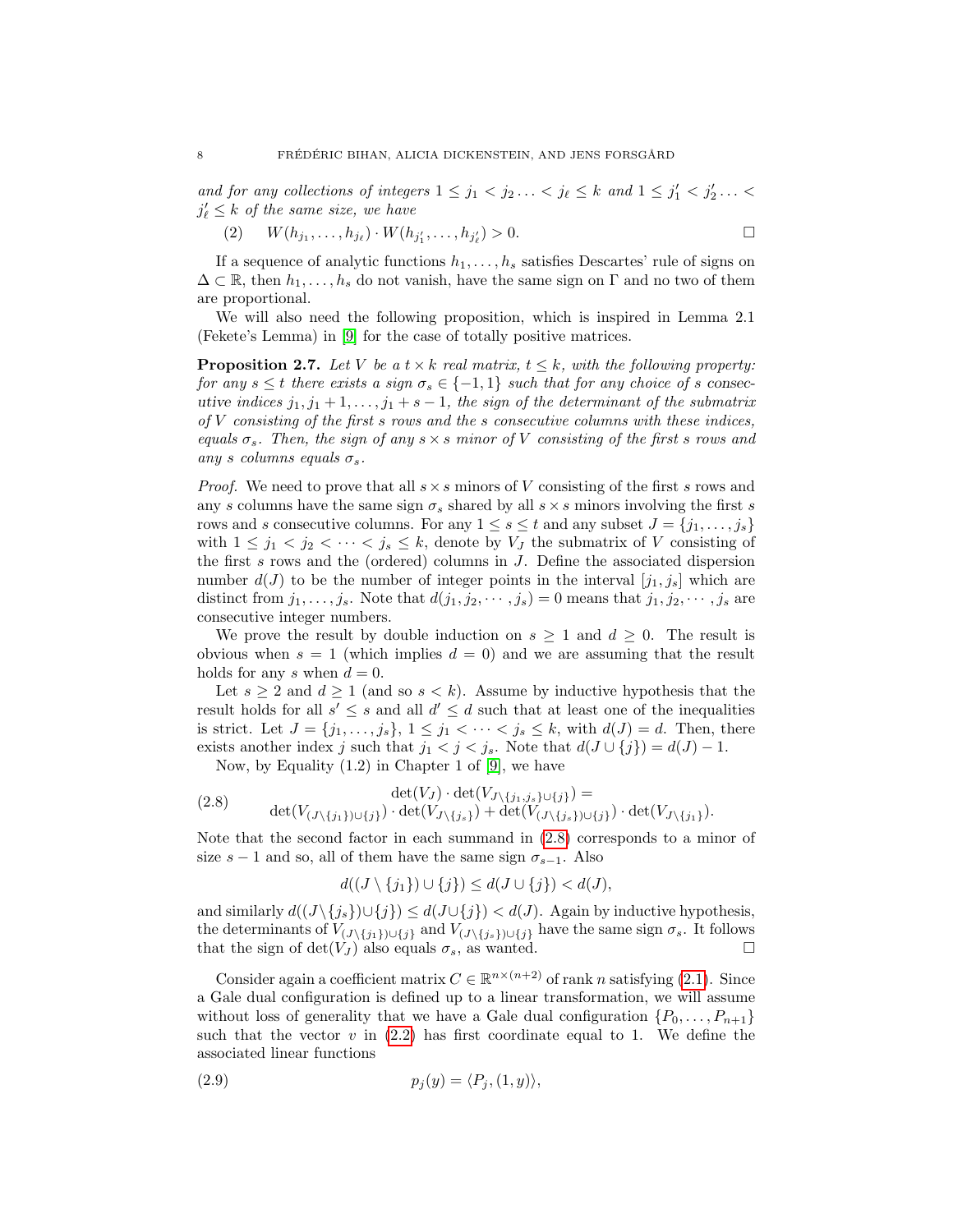and the open segment

<span id="page-8-2"></span><span id="page-8-1"></span>
$$
\Delta_P = \{ y \in \mathbb{R} : p_j(y) > 0 \}.
$$

Note that  $\Delta_P$  is nonempty because of our hypothesis about v, and  $p_0 \ldots, p_{n+1}$  are positive linear functions on  $\Delta_P$ . The following basic proposition is crucial.

<span id="page-8-0"></span>**Proposition 2.8** ([\[3\]](#page-20-5), see also [\[1,](#page-20-0) §4]). Consider the polynomials  $p_j$  in [\(2.9\)](#page-7-1) and define the following function  $g : \Delta_P \to \mathbb{R}$ 

(2.10) 
$$
g(y) = \prod_{j \in [n+2]} p_j(y)^{b_j}.
$$

Then,  $n_A(C)$  equals the number of solutions, counted with multiplicities, of the equation

$$
(2.11) \t\t g(y) = 1
$$

in the interval  $\Delta_P$ .

Proposition [2.8](#page-8-0) follows from the following two facts: i) all vectors in the kernel of C are of the form  $(p_0(y), \ldots, p_{n+1}(y))$  for  $y \in \mathbb{R}^2$ , and ii) assuming all  $p_i(y)$ are positive, there exists a positive vector  $x$  with nonzero coordinates such that  $x^{a_j} = p_j(y)$  for all j if and only if  $g(y) = 1$ .

**Proof of Theorem [2.4.](#page-6-0)** Let  $\mathcal{A}$ , C and the ordering  $\sigma$  be as in the statement of Theorem [2.4.](#page-6-0) Choose a Gale dual configuration  $\{P_0, \ldots, P_{n+1}\}\$  of the columns of C satisfying [\(2.2\)](#page-4-3). Consider the linear forms  $p_j$  as in [\(2.9\)](#page-7-1) and the rational function  $g: \Delta_P \to \mathbb{R}$  defined in [\(2.10\)](#page-8-1). By Proposition [2.8,](#page-8-0) it is enough to bound the number of solutions, counted with multiplicities, of the equation [\(2.11\)](#page-8-2) in  $\Delta_P$  =  $\{y \in \mathbb{R} \mid p_i(y) > 0\}$ . As we assume that  $n_{\mathcal{A}}(C)$  is finite, we get that  $g(y) \neq 1$ .

Recall the partition of  $[n+2]$  defined in [\(2.3\)](#page-4-4). For any  $\ell \in [k]$ , an index  $j \in K_{\ell}$ if and only if there exists a positive constant  $e_{j,\ell}$  such that  $P_j = e_{j,\ell} P_{\bar{\sigma}_\ell}$ . Thus, there is a positive constant e such that

(2.12) 
$$
g(y) = e \cdot \prod_{\ell \in [k]} p_{\bar{\sigma}_{\ell}}(y)^{\lambda_{\ell}},
$$

Consider the associated sequence  $\mu$  as in Definition [2.3.](#page-5-0) We may rewrite  $g(y)$  as

(2.13) 
$$
g(y) = e \cdot \prod_{\ell \in [k-1]} \left( \frac{p_{\bar{\sigma}_{\ell}}(y)}{p_{\bar{\sigma}_{\ell+1}}(y)} \right)^{\mu_{\ell}}
$$

The logarithm  $G(y) = \log(g(y))$  is well defined over  $\Delta_P$  and for any  $y \in \Delta_P$  we have  $g(y) = 1$  if and only if  $G(y) = 0$ . The derivative of G over  $\Delta_P$  equals

.

(2.14) 
$$
G'(y) = \sum_{\ell \in [k-1]} \mu_{\ell} \left( \frac{p'_{\bar{\sigma}_{\ell}}}{p_{\bar{\sigma}_{\ell}}} - \frac{p'_{\bar{\sigma}_{\ell+1}}}{p_{\bar{\sigma}_{\ell+1}}} \right).
$$

Observe that there exists  $\epsilon \in \{+1, -1\}$  such that, for  $j > i$ ,

(2.15) 
$$
\epsilon \cdot \left( \frac{p'_{\bar{\sigma}_i}}{p_{\bar{\sigma}_i}} - \frac{p'_{\bar{\sigma}_j}}{p_{\bar{\sigma}_j}} \right) = \epsilon \cdot \frac{\det(P_{\bar{\sigma}_j}, P_{\bar{\sigma}_i})}{p_{\bar{\sigma}_i} p_{\bar{\sigma}_j}} > 0 \quad \text{on } \Delta_P.
$$

We moreover claim that the functions  $\{\frac{p'_{\bar{\sigma}_{\ell}}}{p_{\bar{\sigma}_{\ell}}} - \frac{p'_{\bar{\sigma}_{\ell+1}}}{p_{\bar{\sigma}_{\ell+1}}}, \ell \in [k-1]\}$  satisfy the hypotheses of Proposition [2.6.](#page-6-1) By Proposition [2.7](#page-7-2) it is enough to consider the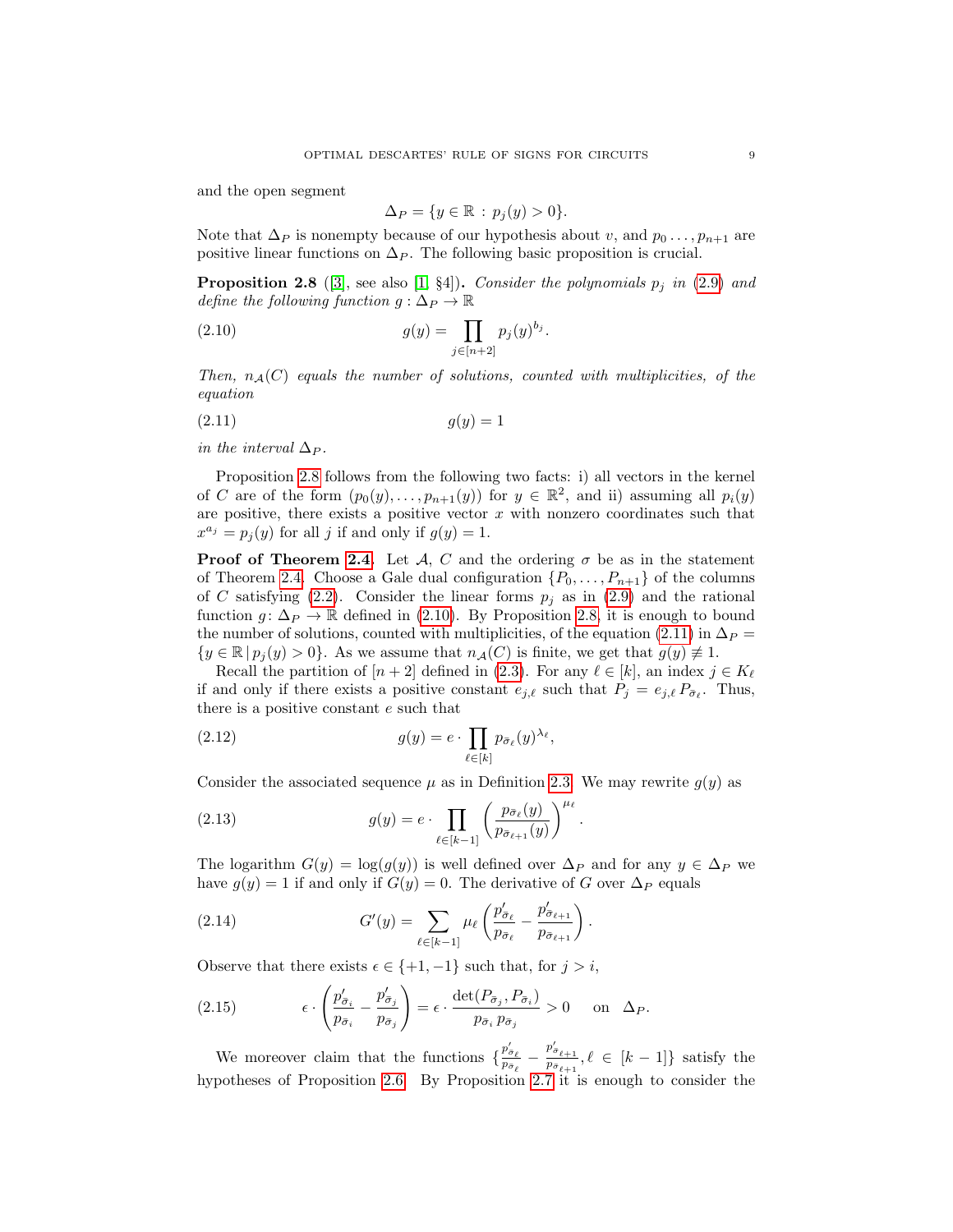case in which the indices are consecutive. Moreover, for simplicity, it is enough to compute the Wronskian

$$
W\left(\frac{p'_1}{p_1}-\frac{p'_2}{p_2},\frac{p'_2}{p_2}-\frac{p'_3}{p_3},\ldots,\frac{p'_\ell}{p_\ell}-\frac{p'_{\ell+1}}{p_{\ell+1}}\right).
$$

We have

$$
\left(\frac{p_j'}{p_j}\right)^{(k-1)} = (-1)^{k-1} (k-1)! \left(\frac{p_j'}{p_j}\right)^k,
$$

and a computation of a Vandermonde determinant leads to

$$
W\left(\frac{p'_1}{p_1} - \frac{p'_2}{p_2}, \dots, \frac{p'_\ell}{p_\ell} - \frac{p'_{\ell+1}}{p_{\ell+1}}\right) = (-1)^\ell \gamma_\ell \cdot \det\left(\left(\frac{p'_j}{p_j}\right)^{k-1}\right)_{\substack{1 \leq k, j \leq \ell+1 \\ 1 \leq j < i \leq \ell+1}} \left(\frac{p'_i}{p_i} - \frac{p'_j}{p_j}\right),
$$

where  $\gamma_{\ell}$  denotes the product  $\gamma_{\ell} = \prod_{k=1}^{\ell} (-1)^{k-1} (k-1)!$ . The above Wronskian is non-vanishing, as the determinants  $\det(P_j, P_i)$  are non-vanishing, and its sign only depends on  $\ell$ .

Then, our collection satisfies conditions [\(1\)](#page-6-2) and [\(2\)](#page-7-3) in Proposition [2.6](#page-6-1) and so the number of roots of G' on  $\Delta_P$  counted with multiplicities is at most sgnvar( $\mu$ ). Rolle's theorem leads to the bound  $1 + \text{sgnvar}(\mu)$  for the number of roots of g contained in  $\Delta_P$  counted with multiplicities, and thus to this bound for the number  $n_A(C)$ , as wanted.

<span id="page-9-0"></span>2.1. Our bound refines Theorem 2.9 in [\[1\]](#page-20-0). Let  $\mathrm{vol}_{\mathbb{Z}}(\mathcal{A})$  denote the normalized volume of the configuration  $A \subset \mathbb{Z}^n$  with respect to the lattice  $\mathbb{Z}^n$ , which is the Euclidean volume of the convex hull of  $A$  multiplied by  $n!$ . By Bernstein-Kouchnirenko Theorem, this volume  $\mathrm{vol}_{\mathbb{Z}}(\mathcal{A})$  bounds the number of isolated solutions of system [\(1.1\)](#page-0-0) in the complex torus.

<span id="page-9-1"></span>**Remark 2.9.** Dividing  $\text{vol}_{\mathbb{Z}}(\mathcal{A})$  by the index I of the affine sublattice  $\mathbb{Z}\mathcal{A}$  generated by A gives the normalized volume  $\text{vol}_{\mathbb{Z}A}(\mathcal{A})$  with respect to the lattice  $\mathbb{Z}\mathcal{A}$ . Then  $\text{vol}_{\mathbb{Z}A}(\mathcal{A})$  bounds the number of isolated positive solutions of system [\(1.1\)](#page-0-0). This index  $I$  is equal to the greatest common divisor of the maximal minors of the matrix A and it is also equal to the greatest common divisor of the coefficients  $b_j = (-1)^j \det(A(j))$  which give a choice of B, as in [\(1.4\)](#page-2-2). Since A is a circuit, Proposition 1.2 of Chapter 7 in [\[5\]](#page-20-6) shows that the convex hulls of the subsets conv( $A \setminus \{a_j\}$ ) for all j such that  $b_j > 0$  give a triangulation of conv(A). Thus, the Euclidean volume of  $\text{conv}(\mathcal{A} \setminus \{a_j\})$  equals  $\frac{b_j}{n!}$  and so  $\text{vol}_{\mathbb{Z}}(\text{conv}(\mathcal{A} \setminus \{a_j\}) = b_j$ . Therefore, we have that  $\text{vol}_{\mathbb{Z}}(\mathcal{A}) = \sum_{b_j>0} b_j$ , from which  $\text{vol}_{\mathbb{Z}\mathcal{A}}(\mathcal{A}) = \frac{1}{I} \sum_{b_j>0} b_j$ (cf. [\[1,](#page-20-0) Section 2.1]).

With the same hypotheses about  $A, C$ , and  $\sigma$  as in Theorem [2.4,](#page-6-0) let  $\lambda$  be the sequence in Definition [2.3.](#page-5-0) Theorem 2.9 in [\[1\]](#page-20-0) proves that if  $n_{\mathcal{A}}(C)$  is finite, then

$$
n_{\mathcal{A}}(C) \leq \max(\text{sgnvar}(\lambda), \text{vol}_{\mathbb{Z}\mathcal{A}}(\mathcal{A})).
$$

We show in Proposition [2.12](#page-10-0) and Lemma [2.13](#page-11-0) below that our bound always refines this result. We first give an example where we get a strict inequality.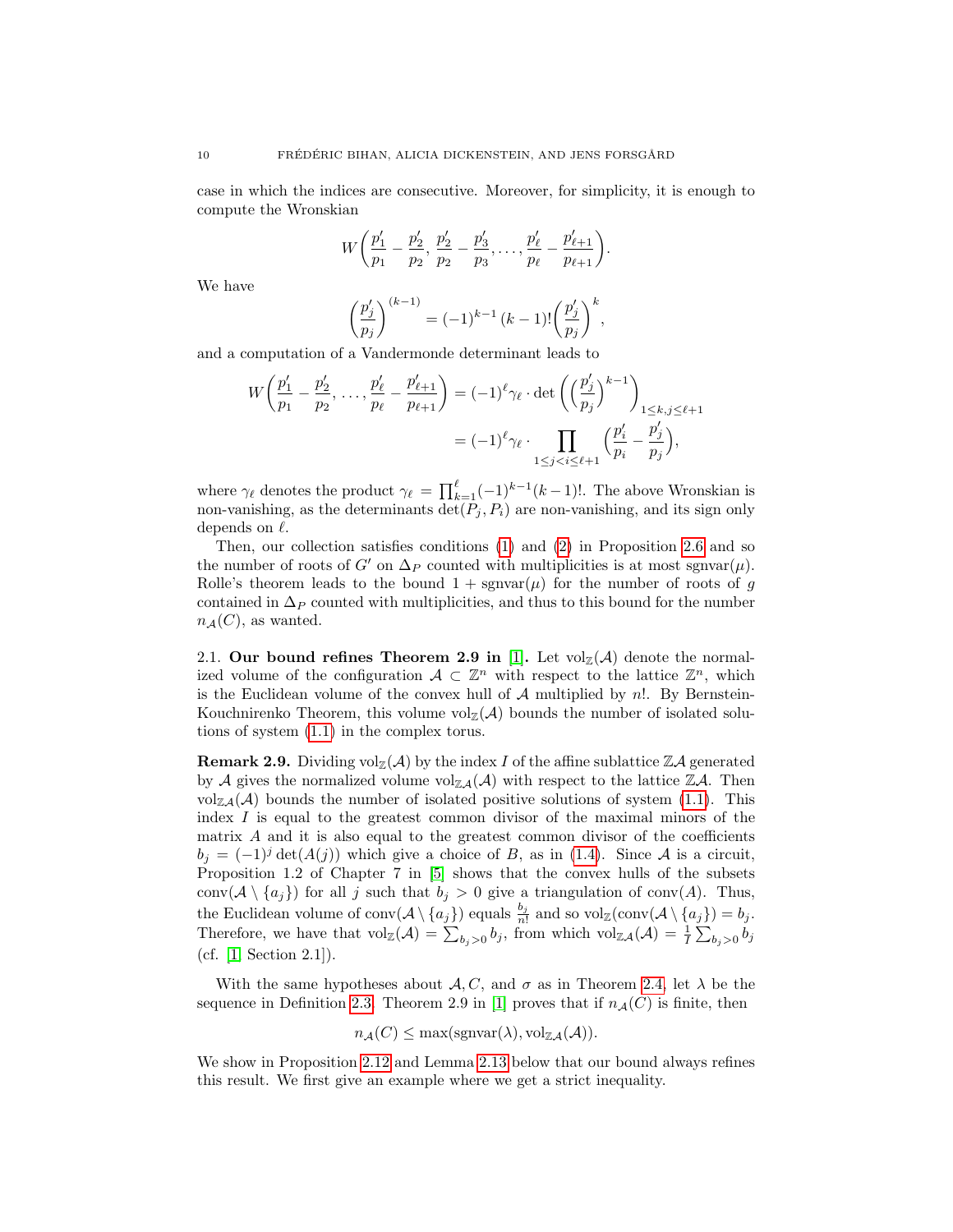**Example 2.10** (Example [2.5,](#page-6-3) continued). Consider again the configuration  $A_2 =$  $\{(0,0), (1,0), (1,1), (0,1)\}\$ and choose  $B = (1, -1, 1, -1)^\top$ . Let  $C \in \mathbb{R}^{2 \times 4}$  be a uniform coefficient matrix such that the identity is an ordering for  $C$ . Then, sgnvar( $\lambda$ ) = 3 but 1 + sgnvar( $\mu$ ) = 1. Moreover, we saw that  $n_{\mathcal{A}_2}(C) \leq 2$  for any  $C$ .

We will use the following definition.

**Definition 2.11.** Let  $\lambda = (\lambda_0, \lambda_1, \dots, \lambda_{k-1})$  be a finite a sequence of real numbers with sgnvar( $\lambda$ ) = m. The *indices of sign changes of*  $\lambda$  are the indices  $\{\ell_0, \ldots, \ell_m\}$ [k] defined recursively by

- (1)  $\ell_0 = \min \{ \ell \in \{0, \ldots, k 1\} \mid \lambda_\ell \neq 0 \},\$ and
- <span id="page-10-1"></span>(2)  $\ell_i = \min \{ \ell \in \{ \ell_{i-1}, \ldots, k-1 \} \, | \, \lambda_{\ell} \, \lambda_{\ell_{i-1}} < 0 \}.$

Part of the following result is stated as Problem 7.4.3 in [\[8\]](#page-20-7).

<span id="page-10-0"></span>**Proposition 2.12.** Let  $\lambda = (\lambda_0, \lambda_1, \ldots, \lambda_{k-1})$  be a nonzero sequence of real numbers such that  $\sum_{\ell \in [k]} \lambda_{\ell} = 0$ , and set  $\mu_{\ell} = \lambda_0 + \cdots + \lambda_{\ell}$  for  $\ell \in [k]$ . Then,

(2.16)  $1 + \text{sgnvar}(\mu) \leq \text{sgnvar}(\lambda).$ 

and

(2.17)  $\text{sgnvar}(\lambda) \equiv 1 + \text{sgnvar}(\mu) \mod 2.$ 

In addition, if  $\lambda$  is an integer sequence, with  $V = \sum_{\lambda_{\ell} > 0} \lambda_{\ell}$ , then

$$
(2.18) \t\t 1 + \operatorname{sgnvar}(\mu) \le V.
$$

*Proof.* Let  $m = \text{sgnvar}(\mu)$ , and let  $\ell_0 < \ell_1 < \cdots < \ell_m$  be the indices of sign changes in the sequence  $\mu$ . Assume without loss of generality that  $\mu_{\ell_0} > 0$  (so that the first non-zero entries of both  $\mu$  and  $\lambda$  are positive). Then,

<span id="page-10-3"></span><span id="page-10-2"></span>
$$
sgn(\mu_{\ell_s}) = (-1)^s, \quad s = 0, \dots, m.
$$

In addition,

 $sgn(\lambda_{\ell_s}) = sgn(\mu_{\ell_s} - \mu_{\ell_s-1}) = (-1)^s,$ 

since either  $\mu_{\ell_s-1} = 0$  or  $sgn(\mu_{\ell_s-1}) = -sgn(\mu_{\ell_s})$ . It follows that

$$
r := \operatorname{sgnvar}(\lambda) - m \ge 0.
$$

Hence, to prove  $(2.16)$  and  $(2.17)$ , it remains only to prove that r is odd. There is no loss of generality in assuming that  $\mu_{k-2} \neq 0$ . Since  $\mu_{k-1} = \mu_{k-2} + \lambda_{k-1} = 0$ , we conclude that  $\lambda_{k-1} \neq 0$  and

$$
\mu_{k-2}\,\lambda_{k-1}<0.
$$

Then,  $\mu_{k-2}$  and  $\lambda_{k-1}$  are the last non-zero entries of the sequences  $\mu$  respectively λ. In particular,

$$
sgn(\mu_{k-2}) = (-1)^m
$$
 and  $sgn(\lambda_{k-1}) = (-1)^{m+r}$ .

It follows that

$$
-1 = sgn(\mu_{k-2} \lambda_{k-1}) = (-1)^{2m+r}
$$

,

which proves that  $r$  is odd.

Assume in addition that  $\lambda$  is an integer sequence. Then,  $\lambda_{\ell_0} \geq 1$ . Moreover, for  $s = 1, \ldots, m$  we get

$$
2 \leq (-1)^s \big(\mu_{\ell_s} - \mu_{\ell_{s-1}}\big)
$$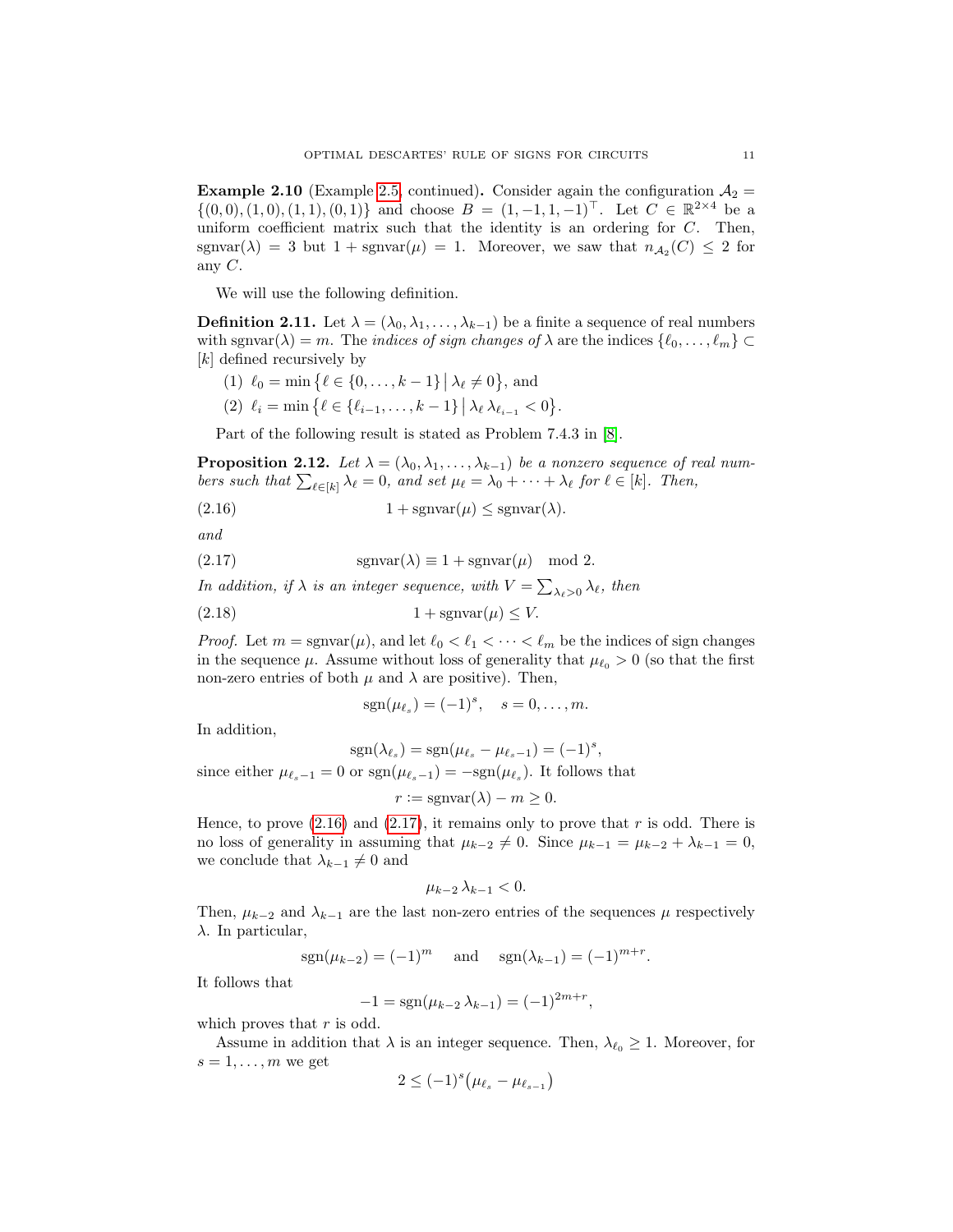since  $\mu_{\ell_s}$  and  $\mu_{\ell_{s-1}}$  are nonzero integers with opposite signs. In particular, if  $s = 2t$ is even, then

$$
2 \leq \sum_{j=\ell_{s-1}+1}^{\ell_s} \lambda_j \leq \sum_{j=\ell_{s-1}+1}^{\ell_s} \max(\lambda_j, 0).
$$

It follows that,

$$
V = \sum_{j=0}^{k-1} \max(\lambda_j, 0) \ge \lambda_{\ell_0} + \sum_{t=1}^{\lfloor \frac{m}{2} \rfloor} \sum_{j=\ell_{2t-1}+1}^{\ell_{2t}} \max(\lambda_j, 0) \ge 1 + 2 \left\lfloor \frac{m}{2} \right\rfloor,
$$

which gives the desired inequality when  $m$  is even. When  $m$  is odd, we proceed similarly, using instead that if  $s = 2t - 1$ , then

$$
2 \le \sum_{j=\ell_{s-1}+1}^{\ell_s} -\lambda_j \le \sum_{j=\ell_{s-1}+1}^{\ell_s} -\min(\lambda_j, 0). \qquad \qquad \Box
$$

We now give a direct proof that our bound in Theorem [2.4](#page-6-0) refines the bound  $\mathrm{vol}_{\mathbb{Z}A}(\mathcal{A})$  from Bernstein-Kouchnirenko Theorem for integer circuits A.

<span id="page-11-0"></span>**Lemma 2.13.** With the same hypotheses about  $A, C$ , and  $\sigma$  as in Theorem [2.4,](#page-6-0) take  $b_j = (-1)^j \det(A(j))$  as in [\(1.4\)](#page-2-2) and let  $\mu$  be the sequence in Definition [2.3.](#page-5-0) We have the inequality

$$
(2.19) \t 1 + \operatorname{sgnvar}(\mu) \le \operatorname{vol}_{\mathbb{Z}\mathcal{A}}(\mathcal{A}).
$$

*Proof.* Let  $B = (b_0, \ldots, b_{n+1})^{\perp}$  be a Gale dual of A and  $I = \gcd(b)$ . Recall from Remark [2.9](#page-9-1) that  $\mathrm{vol}_{\mathbb{Z}A}(\mathcal{A}) = \frac{1}{I} \sum_{b_j>0} b_j$ . The inequality

 $1 + \text{sgnvar}(\mu) \leq \text{vol}_{\mathbb{Z}A}(\mathcal{A})$ 

follows from [\(2.18\)](#page-10-3) applied to the sequence  $s = (\frac{b_0}{I}, \ldots, \frac{b_k}{I})$  $\Box$ 

Recall that  $A$  is said to have a Cayley structure if there is a nontrivial partition of the indices  $[n+2] = J \cup J^c$  such that  $\sum_{j \in J} b_j = \sum_{j \notin J} b_j = 0$ , where  $b_0, \ldots, b_{n+1}$ are the coefficients of a Gale dual matrix  $\overline{B}$  of  $\overline{A}$ . We obtain a result analogous to [\[1,](#page-20-0) Proposition 2.12].

**Proposition 2.14.** Let A and C be as in the statement of Theorem [2.4,](#page-6-0) and let  $\lambda_0, \ldots, \lambda_{k-1}$  corresponding to a strict ordering for C as in Definition [2.3.](#page-5-0) Assume moreover that  $\lambda_0$  and  $\lambda_{k-1}$  are different from 0. Then,

<span id="page-11-1"></span>(2.20) 
$$
1 + \text{sgnvar}(\mu) \equiv n_{\mathcal{A}}(C) \mod 2.
$$

Therefore,  $n_{\mathcal{A}}(C) > 0$  if sgnvar $(\mu)$  is even.

In particular,  $(2.20)$  holds for any C if A does not have a Cayley structure, and it holds for any  $A$  if  $C$  is uniform.

*Proof.* Assume that  $\lambda_0, \lambda_{k-1} \neq 0$ . Notice that  $\mu_0 = \lambda_0 \neq 0$ . We also have that  $0 = \mu_{k-1} = \mu_{k-2} + \lambda_{k-1}$ , which gives  $\mu_{k-2} = -\lambda_{k-1} \neq 0$ . Hence,

$$
\operatorname{sgnvar}(\mu) = \operatorname{sgnvar}(\mu_0, \mu_1, \dots, \mu_{k-2}) \equiv \operatorname{sgnvar}(\mu_0, \mu_{k-2}) \mod 2.
$$

We also get

$$
\operatorname{sgnvar}(\mu_0, \mu_{k-2}) + \operatorname{sgnvar}(\lambda_0, \lambda_{k-1}) = 1.
$$

The result follows now from [\[1,](#page-20-0) Proposition 2.12] and the fact that sgnvar $(\lambda_0, \lambda_{k-1}) \equiv$ sgnvar $(\lambda_0, \ldots, \lambda_{k-1})$  mod 2.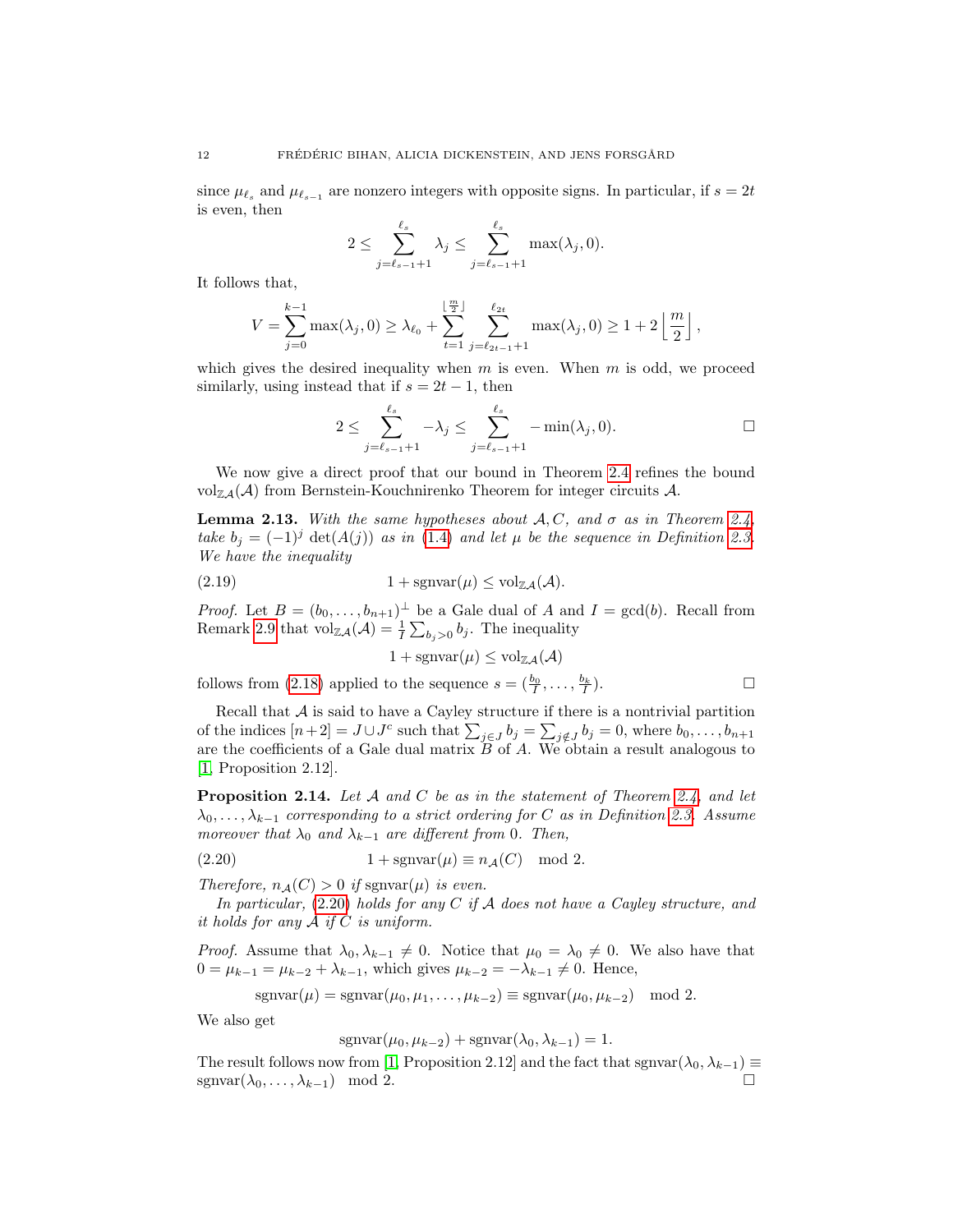

FIGURE 4. A regular mixed subdivision of  $A_3 + A_3$ .

## <span id="page-12-3"></span>3. Optimality and interpretation of our bound

<span id="page-12-0"></span>In this section we prove our second main result Theorem [3.4,](#page-14-0) where we prove that our upper bound in Theorem [2.4](#page-6-0) is sharp and we give an interpretation of the coefficients in the sequence  $\mu$  associated to a matrix C and strict ordering  $\sigma$  in terms of decorated mixed cells in a mixed subdivision of the Minkowski sum of the supports of the polynomial system [1.1.](#page-0-0) We give a very quick introduction to these notions in § [3.1,](#page-12-2) and we refer the reader to  $[2, 5, 6, 11]$  $[2, 5, 6, 11]$  $[2, 5, 6, 11]$  $[2, 5, 6, 11]$  for further details.

<span id="page-12-2"></span>3.1. Some previous notions and results. Let  $A \subset \mathbb{Z}^n$  be a finite configuration. A real Viro polynomial system is a polynomial system with exponents in A and coefficient matrix

<span id="page-12-4"></span>(3.1) 
$$
C_t = (c_{i,j} t^{h_{i,j}}),
$$

where t is a real parameter and both the coefficient matrix  $C = (c_{i,j})$  and the lifting matrix  $H = (h_{i,j})$  are real matrices of the same size. Let  $A_i$  denote the support of the *i*-th equation, that is,  $A_i = \{a_j \in \mathcal{A}, c_{ij} \neq 0\}.$ 

The matrix  $H$  defines a regular subdivision of the associated Cayley configuration  $A_1 * \cdots * A_n$  as well as a regular mixed subdivision of the Minkowski sum  $A_1 +$  $\cdots + A_n$ . These two subdivisions determine each other via the combinatorial Cayley trick (see [\[12\]](#page-20-10) or [\[6\]](#page-20-9)). That is, each cell of the regular subdivision of  $\mathcal{A}_1 * \cdots * \mathcal{A}_n$ determined by H can be written as a Cayley configuration  $\sigma_1 * \cdots * \sigma_n$ , where the Minkowski sum  $\sigma_1+\cdots+\sigma_n$  is a cell of the regular mixed subdivision of  $\mathcal{A}_1+\cdots+\mathcal{A}_n$ determined by H. Conversely, each cell of the mixed subdivision of  $A_1 + \cdots + A_n$ arises this way.

Consider a regular triangulation of the Cayley configuration  $\mathcal{A}_1 \cdot \cdots \cdot \mathcal{A}_n$ . A cell  $\sigma_1 + \cdots + \sigma_n$  of the associated mixed subdivision of  $\mathcal{A}_1 + \cdots + \mathcal{A}_n$  is called mixed if  $\sigma_1, \ldots, \sigma_n$  are segments (consisting of two points), and it is called *positively* decorated by C when for  $i = 1, ..., n$ , if  $a_{i_1}$  and  $a_{i_2}$  are the vertices of  $\sigma_i$ , then  $c_{i,i_1} \cdot c_{i,i_2} < 0$ . Equivalently, a mixed cell  $\sigma_1 + \cdots + \sigma_n$  is positively decorated by C if the binomial system  $c_{i,i_1}x^{a_{i_1}} + c_{i,i_2}x^{a_{i_2}} = 0$  has exactly one positive solution.

<span id="page-12-1"></span>**Example 3.1.** Let  $A_3 = \{(0,0), (3,0), (0,3), (1,1)\}$  as in Example [1.1](#page-3-1) in the Introduction. We reproduce in Figure [4](#page-12-3) the rightmost picture in Figure [2.](#page-3-0)

The vertices of  $\mathcal{A}_3+\mathcal{A}_3$  are the points  $(0,0) = (0,0)+(0,0)$ ,  $(6,0) = (3,0)+(3,0)$ and  $(0, 6) = (0, 3) + (0, 3)$ . The inner blue triangle is the cell  $(1, 1) + A$  (or  $A + (1, 1)$ ). This imposes that the three grey mixed cells obtained by projecting the lower hull of the lifting induced by a matrix  $H$  have to be sums of two segments, for any  $H$ defining the blue cell. The three mixed cells in grey are then necessarily as follows: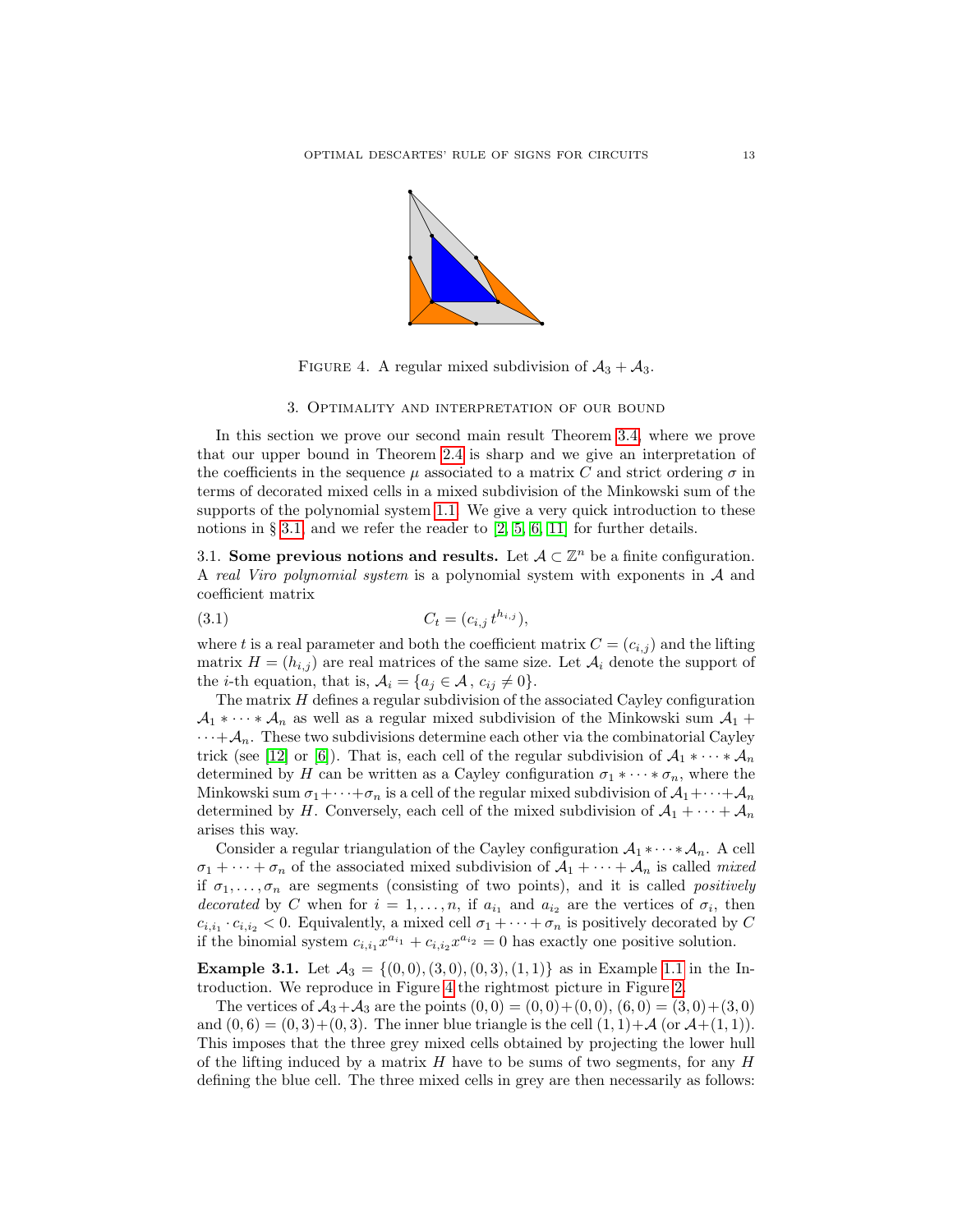- The mixed cell at the bottom equals the Minkowski sum  $\{(1, 1), (3, 0)\} + \{(0, 0), (3, 0)\}.$
- The mixed cell at the top on the left equals  $\{(1, 1), (0, 3)\} + \{(0, 0), (0, 3)\}.$
- The mixed cell at the top on the right equals  $\{(1, 1), (0, 3)\} + \{(3, 0), (0, 3)\}.$

These three mixed cells cannot be simultaneously positively decorated: looking at the second summand, this would give opposite signs to  $(0,0)$  and  $(3,0)$ , then opposite signs to  $(0, 0)$  and  $(0, 3)$ , and also opposite signs to  $(3, 0)$  and  $(0, 3)$ , which is impossible.

The following result is well known, it is a particular case of Theorem 4 in [\[11\]](#page-20-1).

<span id="page-13-1"></span>**Lemma 3.2.** With the previous notations, there exists  $t_0 > 0$  such that for any real number t satisfying  $0 < t < t_0$  the number of positive solutions of the polynomial system

$$
\sum_{j=1}^{s} c_{ij} t^{h_{ij}} x^{a_j} = 0, \ i = 1, \dots, n,
$$

is equal to the number of positively decorated mixed polytopes of the associated mixed  $subdivision.$ 

We will show that the bound [\(2.7\)](#page-6-4) in Theorem [2.4](#page-6-0) can be achieved by a Viro polynomial system.

3.2. Statement and proof of Theorem [3.4.](#page-14-0) With the notations of Theorem [2.4,](#page-6-0) it is implied by Theorem 1.1 in [\[4\]](#page-20-11) that given a circuit  $A$ , there exists a matrix  $C$ such that  $n_A(C) = n + 1$  if and only if  $k = n + 2$ , and there exists a bijection  $\sigma : [n+2] \to [n+2]$  such that sgnvar $(\mu) = n$ . This result can be recovered as a special case of Theorem [2.4](#page-6-0) and the following statement that we prove in our main result Theorem [3.4.](#page-14-0)

Let A be a circuit in  $\mathbb{Z}^n$  and let  $\{K_0, \ldots, K_{k-1}\}$  be a partition of  $[n+2]$ . Consider any bijection  $\bar{\sigma}: [k] \to K$ , where K is any set of representatives of  $K_0, \ldots, K_{k-1}$ . Let  $\mu$  be the sequence defined by [\(2.5\)](#page-5-2). Then, there exists a matrix  $C \in \mathbb{R}^{n \times (n+2)}$ of maximal rank satisfying [\(2.1\)](#page-4-1) such that  $\bar{\sigma}$  is a strict ordering of C and

$$
(3.2) \t\t n\mathcal{A}(C) = 1 + \text{sgnvar}(\mu)
$$

We will moreover show that the numbers  $\mu_{\ell}$  from [\(2.6\)](#page-6-5) for those indices  $\ell$  which gives a sign change in the sequence  $(2.7)$  are in absolute value equal to the Euclidean volumes of positively decorated mixed cells in a mixed subdivision. We first prove the following Lemma.

<span id="page-13-2"></span>**Lemma 3.3.** Let  $A = \{a_0, \ldots, a_{n+1}\} \subset \mathbb{Z}^n$  be a circuit and set  $b_j = (-1)^j \det(A(j)),$  $j = 0, \ldots, n + 1$ . For each  $\ell \in [n + 1]$ , the Euclidean volume of the Minkowski sum

(3.3) 
$$
\sum_{j=1}^{\ell} \{a_0, a_j\} + \sum_{j=\ell+1}^{n} \{a_{n+1}, a_j\}
$$

is equal to the absolute value of  $\sum_{j=0}^{\ell} b_j$ .

*Proof.* There is no loss of generality in assuming that  $a_{n+1} = 0$ . Let V denote the Euclidean volume of the Minkowski sum [\(3.3\)](#page-13-0). Then,

<span id="page-13-0"></span>
$$
n! V = \pm \det(a_1 - a_0, \dots, a_{\ell} - a_0, a_{\ell+1}, \dots, a_n).
$$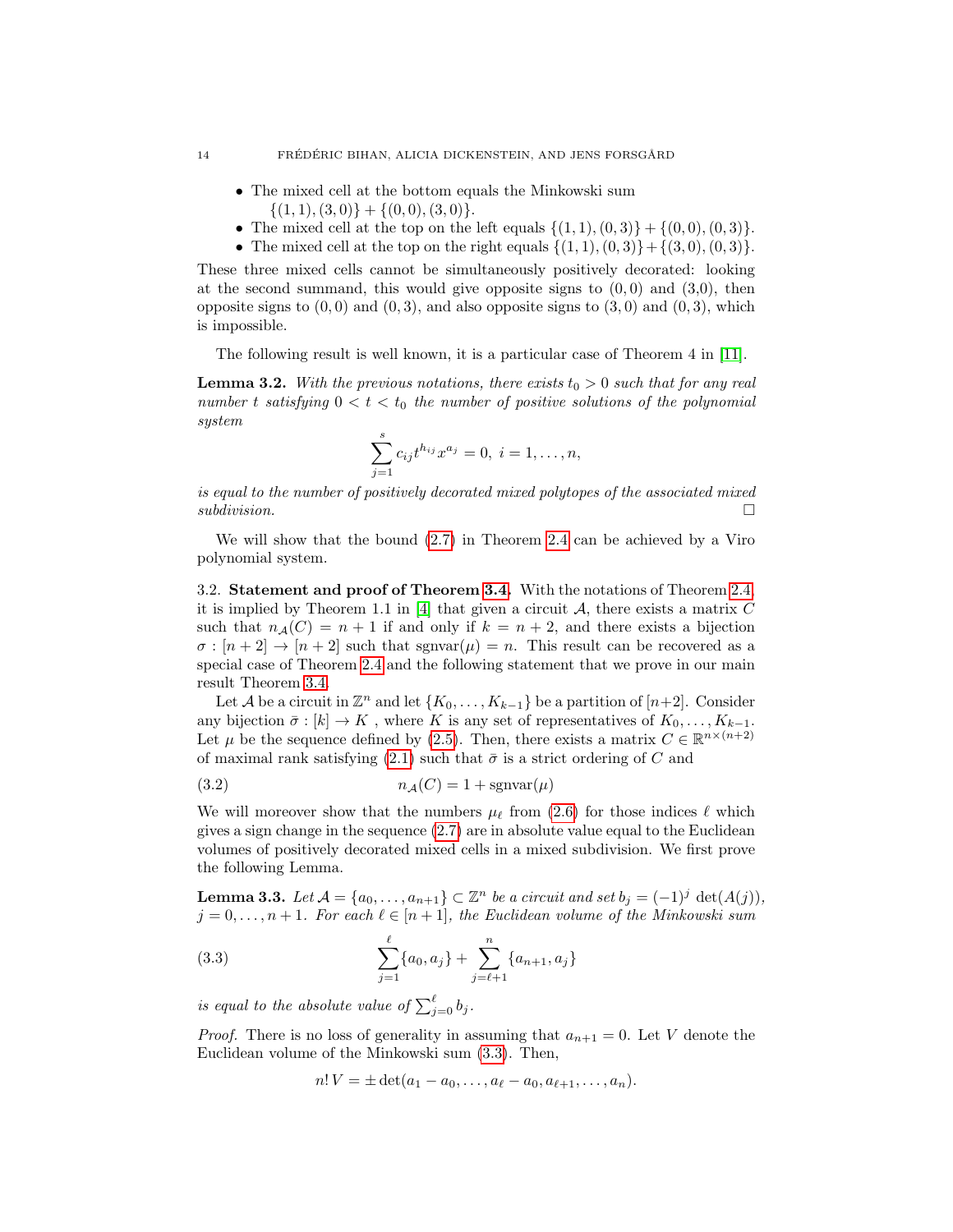Let  $D = \det(a_1 - a_0, \ldots, a_\ell - a_0, a_{\ell+1}, \ldots, a_n)$ . By expansion, we find that

$$
D = \det(a_1, \dots, a_\ell, a_{\ell+1}, \dots, a_n)
$$
  
- 
$$
\sum_{j=1}^{\ell} \det(a_1, \dots, a_{j-1}, a_0, a_{j+1}, \dots, a_\ell, a_{\ell+1}, \dots, a_n)
$$
  
= 
$$
\sum_{j=0}^{\ell} (-1)^j \det(a_0, \dots, a_{j-1}, a_j, a_{j+1}, \dots, a_n).
$$

Since  $a_{n+1} = 0$ , we have that

$$
(-1)^j \det(a_0, \ldots, a_{j-1}, a_j, a_{j+1}, \ldots, a_n) = (-1)^j \det A(j) = b_j,
$$

which finishes the proof.  $\Box$ 

The proof of the following main theorem uses results in [\[4\]](#page-20-11).

<span id="page-14-0"></span>**Theorem 3.4.** Let A be a circuit in  $\mathbb{Z}^n$ , let  $\{K_0, \ldots, K_{k-1}\}$  be a partition of  $[n+2]$ , and let  $\bar{\sigma}$  :  $[k] \rightarrow K$  be any bijection, where K is any set of representatives of  $K_0, \ldots, K_{k-1}$ . Let B the matrix Gale dual to A with coefficients  $b_j = (-1)^j \det(A(j)), j = 0, \ldots, n+1$ . Consider the sequence  $\mu$  defined by [\(2.5\)](#page-5-2) with indices of sign changes  $\ell_0 < \ell_1 < \cdots < \ell_m$ .

Then, there exist matrices C and H in  $\mathbb{R}^{n \times (n+2)}$  such that the associated regular mixed subdivision of  $A_1 + \cdots + A_n$  contains precisely  $m + 1$  positively decorated mixed cells  $Z_0, \ldots, Z_m$  with Euclidean volumes  $vol(Z_s) = |\mu_{\ell_s}|$  for  $s = 0, \ldots, m$ .

Moreover, for any real number t with  $0 < t < 1$  the matrix  $C_t$  in [\(3.1\)](#page-12-4) has maximal rank, satisfies [\(2.1\)](#page-4-1), and  $\bar{\sigma}$  is a strict ordering of  $C_t$ . Furthermore, there exists  $t_0 > 0$  such that for any t satisfying  $0 < t < t_0$ , the bound [\(2.7\)](#page-6-4) is sharp for the associated Viro polynomial system

$$
\sum_{j=1}^{s} c_{ij} t^{h_{ij}} x^{a_j} = 0, \ i = 1, \dots, n
$$

If, in addition,  $m = n$ , then we have  $\sum_{s=0}^{n} vol(Z_s) = n! vol(\mathcal{A}).$ 

*Proof.* Since  $\mu$  has at most  $n + 1$  non-zero entries, we find that

$$
\operatorname{sgnvar}(\mu) \le n
$$

with equality if and only if  $k = n + 2$  and  $\mu_j \cdot \mu_{j+1} < 0$  for  $j = 0, \ldots, n$ . In this case, the existence of a matrix  $C$  as required follows from [\[4,](#page-20-11) Theorem 1.1].

We now turn to the general case. Let  $\ell_0 < \ell_1 < \cdots < \ell_m$  be the indices of sign changes in  $\mu$ . Define

$$
M_s = \bigcup_{i=\ell_{s-1}+1}^{\ell_s} K_i, \quad s = 1, \dots, m
$$

and, in addition,

$$
M_0 = \bigcup_{i=0}^{\ell_0} K_i
$$
, and  $M_{m+1} = \bigcup_{i=\ell_m+1}^{k-1} K_i$ ,

where  $\{K_0, \ldots, K_{k-1}\}\$ is the desired partition of  $[1+n]$ . Set

$$
\alpha_s = \sum_{j \in M_s} b_j, \quad s = 0, \dots, m+1.
$$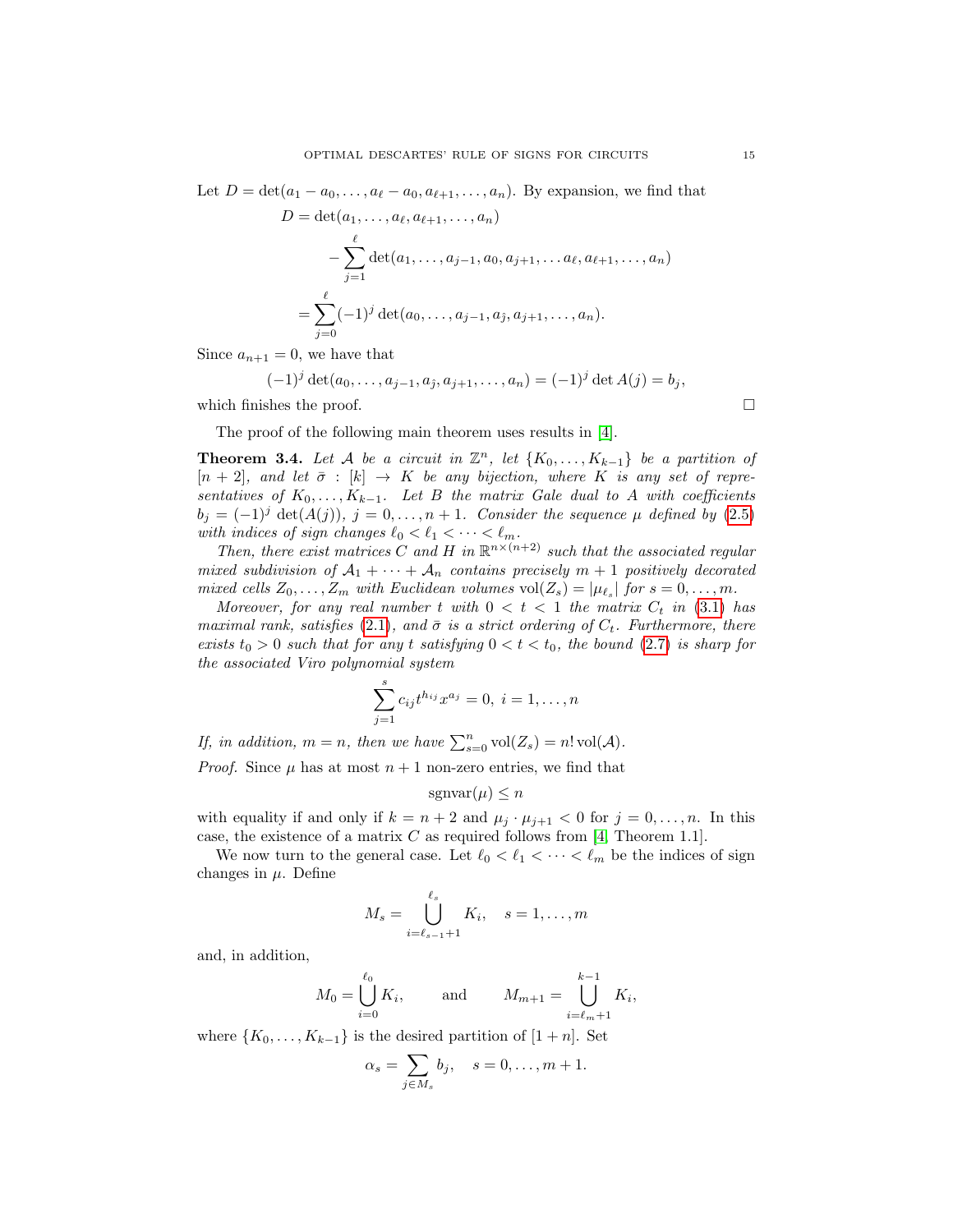Assume without loss of generality that  $\alpha_0 > 0$ . Then,

$$
sgn(\mu_{\ell_s}) = sgn(\alpha_s) = (-1)^s, \quad s \in [m+1].
$$

Define,

$$
\beta_s = \alpha_0 + \dots + \alpha_s, \quad s \in [m+2]
$$

so that the sequence  $\beta$  relates to  $\alpha$  just as  $\mu$  relates to b. Actually,

$$
\beta_s = \mu_{\ell_s} \text{ for } s \in [m+1],
$$

and  $\beta_{m+1} = 0$ . We have that sgnvar $(\beta) = \text{sgnvar}(\mu) = m$ , which is one less than the number of non-zero entries of  $\beta$ . That is, the sequence  $\beta$  is as in the special case considered in the first paragraph of the proof, with  $m = n$ .

Choose points  $\hat{a}_0, \ldots, \hat{a}_{m+1} \in \mathbb{R}^m$  such that the rows of

$$
\widehat{A} = \left[ \begin{array}{ccc} 1 & \cdots & 1 \\ \widehat{a}_0 & \cdots & \widehat{a}_{m+1} \end{array} \right]
$$

are a basis for the kernel of the matrix  $(\alpha_1, \ldots, \alpha_{m+1})$ . By [\[4,](#page-20-11) Theorem 1.1], there exists a matrix  $\widehat{C} \in \mathbb{R}^{m \times (m+2)}$  such that the system with coefficient matrix  $\hat{C}$  and support  $\hat{A} = \{\hat{a}_0, \ldots, \hat{a}_{m+1}\}\$  has  $m + 1$  positive solutions, counted with multiplicities.

Let  $\widehat{P}$  denote a Gale dual of the coefficient matrix  $\widehat{C}$  which satisfies [\(2.2\)](#page-4-3). For  $j \in [n+2]$  set  $P_j = \widehat{P}_s$  if  $j \in M_s$ . Choose any matrix  $C \in \mathbb{R}^{n \times (n+2)}$  for which the matrix P with rows  $\{P_0, \ldots, P_{n+1}\}$  is a Gale dual. Applying twice Proposition [2.8](#page-8-0) we get

<span id="page-15-0"></span>
$$
n_{\mathcal{A}}(C) = n_{\widehat{A}}(\widehat{C}) = m + 1.
$$

Indeed, setting  $p_j(y) = \langle P_j , (1, y) \rangle$  for  $j \in [n + 2]$  and  $\hat{p}_s(y) = \langle \hat{P}_s, (1, y) \rangle$  for  $s \in [m+2]$ , we get

(3.4) 
$$
\prod_{j \in [n+2]} p_j(y)^{b_j} = \prod_{s \in [m+2]} \hat{p}_s(y)^{\alpha_s},
$$

and obviously the common domain of positivity  $\Delta_P$  of the polynomials  $p_j$  coincides with that of the polynomials  $\hat{p}_s$ .

Replacing A by a matrix  $A_{\sigma}$  whose columns are the elements of A arranged with respect to a permutation  $\sigma \in \mathfrak{S}_{[n+2]}$  inducing  $\bar{\sigma}$ , we might assume without loss of generality that each  $K_j$  consists of consecutive integer numbers, and that  $x < y$  for any  $x \in K_i$  and  $y \in K_j$  such that  $i < j$ . In particular,  $0 \in K_0$  and  $n + 1 \in K_{k-1}$ .

Let

$$
\hat{h}_0 < \hat{h}_1 < \cdots < \hat{h}_m
$$

be a strictly increasing sequence of real numbers, and let  $t \in (0, 1)$  be a parameter. Set

$$
\widehat{P}_0 = (0, t^{\hat{h}_0}), \quad \widehat{P}_{m+1} = (1, 0), \quad \text{and} \quad \widehat{P}_s = (1, t^{\hat{h}_s}), \quad s = 1, \dots, m.
$$

Note that the vectors  $\widehat{P}_s$ , for  $s = 0, \ldots, m + 1$ , are contained in an open half plane passing through the origin, and  $\det(\widehat{P}_i, \widehat{P}_i) < 0$  whenever  $i < j$ . Let  $M_0, \ldots, M_{m+1}$ as above and define, for  $\ell \in M_s$ ,

$$
P_{\ell} = \widehat{P}_s \quad \text{and} \quad h_{\ell} = \widehat{h}_s.
$$

Set

$$
\hat{p}_s(y) = \langle \hat{P}_s, (1, y) \rangle
$$
 and  $p_j(y) = \langle P_j, (1, y) \rangle$ ,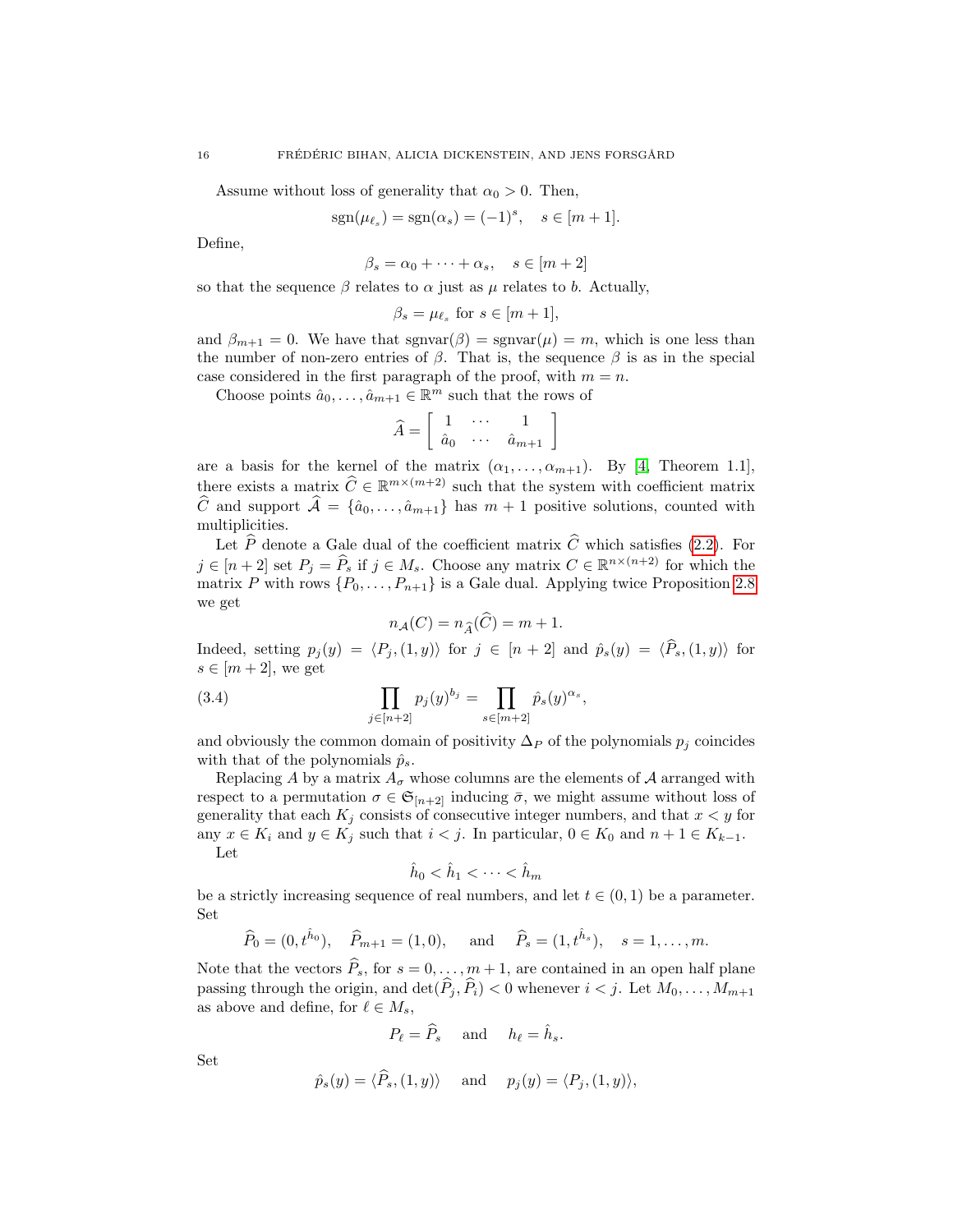where  $s \in [m+2]$  and  $j \in [n+2]$ , so that [\(3.4\)](#page-15-0) holds. Since  $p_i(y) = 1$  for  $j \in M_{m+1}$ , the right product in  $(3.4)$  can be taken over  $[m+1]$  and the left product in  $(3.4)$ can be taken over  $M_0 \cup \cdots \cup M_m$ . Recall that  $n_A(C)$  is equal to the number of solutions of [\(2.11\)](#page-8-2) in  $\Delta_P = \Delta_{\widehat{P}}$ , and

$$
sgn(\alpha_s) = sgn(\beta_s) = (-1)^s, \quad s \in [m+1].
$$

Thus, we may rewrite equation  $(2.11)$  as an equation in y, dependent on a parameter t, (cf. [\(2.10\)](#page-8-1))

$$
(3.5) \t\t\t g_{+}(y) - g_{-}(y) = 0,
$$

where

$$
g_+(y) = \prod_{\substack{s \in [m+1] \\ s \text{ even}}} \hat{p}_s(y)^{\alpha_s} \quad \text{and} \quad g_-(y) = \prod_{\substack{s \in [m+1] \\ s \text{ odd}}} \hat{p}_s(y)^{-\alpha_s}.
$$

Then, we have the following interlacing property between the exponents of the monomials of  $g_+$  and  $g_-$ :

$$
(3.6) \qquad 0 < \alpha_0 < -\alpha_1 < \alpha_0 + \alpha_2 < -(\alpha_1 + \alpha_3) < \alpha_0 + \alpha_2 + \alpha_4 < \cdots,
$$

where the last term is the degree of  $g_{+}(y) - g_{-}(y)$ :

<span id="page-16-0"></span>
$$
\deg(g_{+}(y) - g_{-}(y)) = \begin{cases} \sum_{\substack{s \in [m+1] \\ s \text{ even}}} \alpha_{s} & \text{if } m \text{ is even,} \\ \sum_{\substack{s \in [m+1] \\ s \text{ odd}}}^{\alpha_{s} - \alpha_{s}} & \text{if } m \text{ is odd.} \end{cases}
$$

Consider  $g_+$  and  $g_-$  as generalized polynomials (i.e., exponents are real numbers) in the pair of variables  $(y, t)$ . Set  $Q_{-1} = (0, 0)$  and for  $s = 0, \ldots, m$  set

$$
Q_s = \left(\sum_{\substack{r \leq s \\ r \text{ even}}} \alpha_r \sum_{\substack{r \leq s \\ r \text{ even}}} \alpha_r \hat{h}_r\right)
$$

if s is even and

$$
Q_s = \left(\sum_{\substack{r \le s \\ r \text{ odd}}} -\alpha_r, \sum_{\substack{r \le s \\ r \text{ odd}}} -\alpha_r \hat{h}_r\right)
$$

if s is odd. The Newton polytope of of  $g_+$  (resp.,  $g_-$ ) is the convex hull of the points  $Q_s$  with s even (resp., s odd). The Newton polytope N of  $g_+ - g_-$  is the convex hull of the  $m + 2$  points  $Q_{-1}, Q_0, \ldots, Q_m$ . Note that the abcissa of these points increase as their indices by  $(3.6)$ . The lower part of N is the part of its boundary where some linear function  $\langle (u, 1), \cdot \rangle$  attains its minimum. Then, there exists an increasing sequence  $\hat{h}_0 < \hat{h}_1 < \cdots < \hat{h}_m$  such that the lower part of N consists of the  $m + 1$  edges

<span id="page-16-1"></span>
$$
E_s = \{Q_{s-1}, Q_s\}, \ s = 0, \ldots, m.
$$

This fact is already used in [\[4\]](#page-20-11), where a detailed computation is provided.

Assume without loss of generality that  $\hat{h}_0 = 0$ . The necessary and sufficient conditions for which  $E_0$  is a face of N where a linear function  $\langle (u, 1), \cdot \rangle$  takes its minimum are

(3.7) 
$$
u = 0
$$
 and  $\hat{h}_r > 0$ ,  $r = 1,...,m$ ,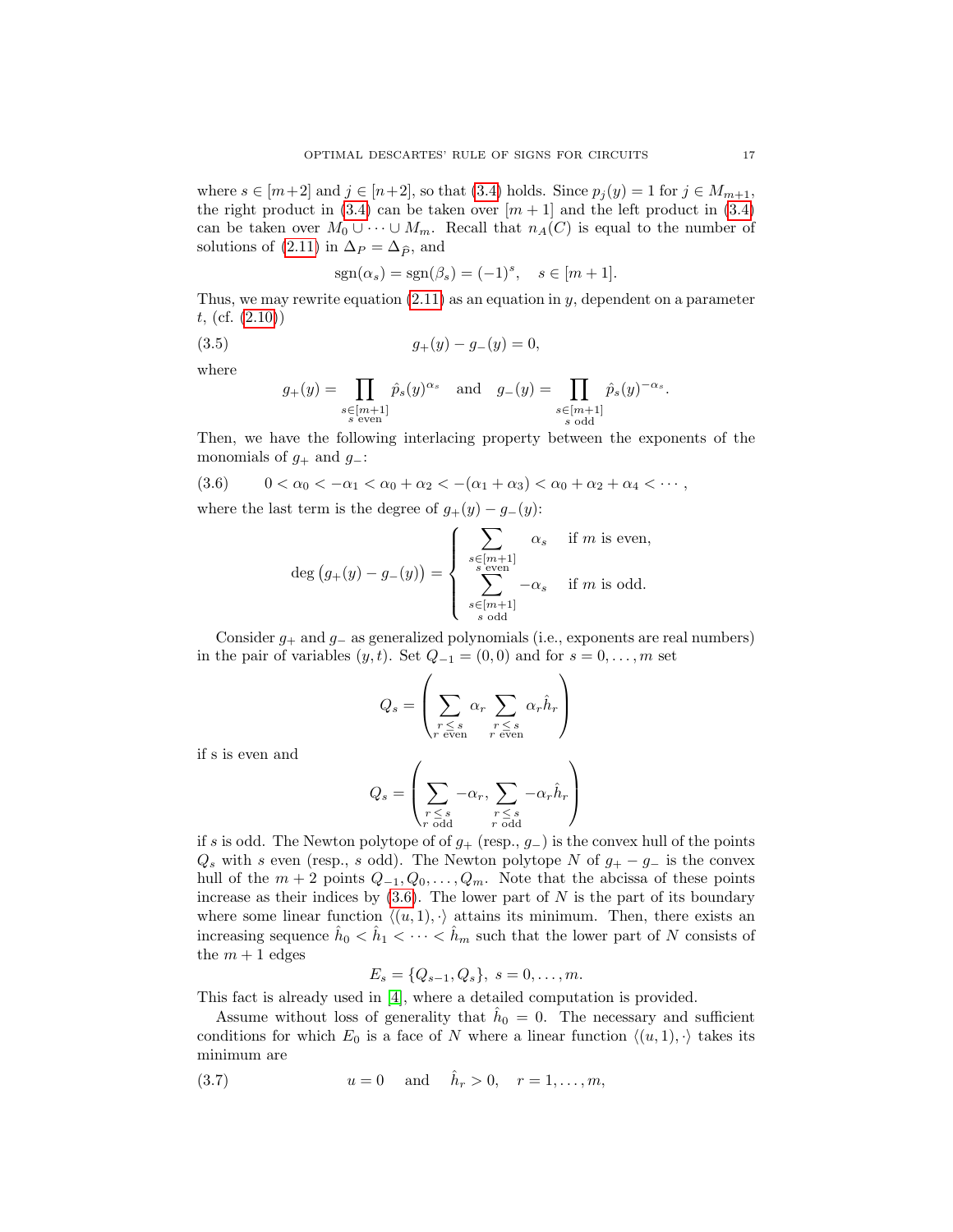while for  $s \geq 1$  the necessary and sufficient conditions for which  $E_s$  is a face of N where a linear function  $\langle (u, 1), \cdot \rangle$  takes its minimum are

<span id="page-17-0"></span>(3.8) 
$$
\begin{cases}\nu + \hat{h}_r < 0, \quad r = 1, \dots, s, \\
u + \hat{h}_r > 0, \quad r = s + 1, \dots, m, \\
\sum_{r=0}^s \alpha_r (u + \hat{h}_r) = 0.\n\end{cases}
$$

The equality in [\(3.8\)](#page-17-0) is obtained from that the linear function takes the same value at the endpoints of the edge  $E_s$ , while the inequalities in  $(3.8)$  are obtained using that, when s is even,  $Q_{s-1}$  and  $Q_s$  are the vertices of the lower parts of the Newton polytopes of  $g_-\$  and  $g_+$ , respectively, where the linear function is minimized (ans similary when s is odd by permuting  $g_+$  and  $g_-$ ).

Let  $j_0, j_1, \ldots, j_m$  be the integer numbers such that  $M_0 = \{0, 1, \ldots, j_0\}, \bigcup_{r=1}^s M_r =$  $\{j_0+1, j_0+2, \ldots, j_s\}, s = 1, \ldots, m, \text{ and } M_{m+1} = \{j_m+1, j_m+2, \ldots, n+1\}.$  Then, the vectors  $P_j \in \mathbb{R}^2$  for  $j \in [n+2]$  are Gale dual vectors of the coefficient matrix of the following Viro polynomial system. We assume  $a_{n+1} = 0$  and, hence,  $x^{a_{n+1}} = 1$ .

<span id="page-17-1"></span>(3.9) 
$$
\begin{cases} x^{a_j} = x^{a_0} & j = 1, ..., j_0 \\ x^{a_j} = 1 + t^{h_j} x^{a_0} & j = j_0 + 1, ..., j_m \\ x^{a_j} = 1 & j = j_m + 1, ..., n. \end{cases}
$$

(If  $j_0 = 0$ , there is no equation  $x^{a_j} = x^{a_0}$ .) We claim that the edges  $E_s$  defined above are in one-to-one correspondence with mixed cells  $Z_s$  contained in the regular mixed subdivision corresponding to the system  $(3.9)$ . For  $s = 0, \ldots, m$ , set

(3.10) 
$$
Z_s = \sum_{j=1}^{j_s} \{a_0, a_j\} + \sum_{j=j_s+1}^{n} \{a_{n+1}, a_j\}.
$$

Note that each  $Z_s$  is positively decorated by the coefficient matrix of [\(3.9\)](#page-17-1). Viewing [\(3.9\)](#page-17-1) as a generalized polynomial system in the  $n + 1$  variables  $(x, t)$ , we get  $n$  equations whose associated supports are the following triangles and (possibly) line segments in  $\mathbb{R}^n \times \mathbb{R}$ .

(3.11) 
$$
\begin{cases} S_j = \{(a_j, 0), (a_0, 0)\}, & \text{if } j = 1, ..., j_0, \\ S_j = \{(a_j, 0), (0, 0), (a_0, h_j)\}, & \text{if } j = j_0 + 1, ..., j_m, \\ S_j = \{(a_j, 0), (0, 0)\}, & \text{if } j = j_m + 1, ..., n. \end{cases}
$$

<span id="page-17-2"></span>Consider the case  $s > 0$  and assume that  $(3.8)$  is satisfied. Then,

(3.12) 
$$
\begin{cases}\n u + h_j < 0, \quad j = j_0 + 1, \dots, j_s \\
 u + h_j > 0, \quad j = j_s + 1, \dots, j_m \\
 \sum_{j=0}^{j_s} b_j (u + h_j) = 0.\n\end{cases}
$$

Using [\(3.12\)](#page-17-2), we see that if  $z \in \mathbb{R}^n$  satisfies the conditions

<span id="page-17-3"></span>(3.13) 
$$
\begin{cases} \langle z, a_j \rangle = u, & \text{for } j = 0, \dots, j_0 \\ \langle z, a_j \rangle = u + h_j & \text{for } j = j_0 + 1, \dots, j_s \\ \langle z, a_j \rangle = 0 & \text{for } j = j_s + 1, \dots, n \end{cases}
$$

then, writing  $\psi$  for the linear function given by the scalar product with  $(z, 1)$ , we get

(3.14) 
$$
\begin{cases} \psi(a_j, 0) = \psi(a_0, 0) & \text{for } j = 0, ..., j_0 \\ \psi(a_j, 0) = \psi(a_0, h_j) < \psi(0, 0) = 0 \\ \psi(a_j, 0) = \psi(0, 0) = 0 < \psi(a_0, h_j) \\ \psi(a_j, 0) = \psi(0, 0) & \text{for } j = j_s + 1, ..., j_m \\ \psi(a_j, 0) = \psi(0, 0) & \text{for } j = j_m + 1, ..., n + 1 \end{cases}
$$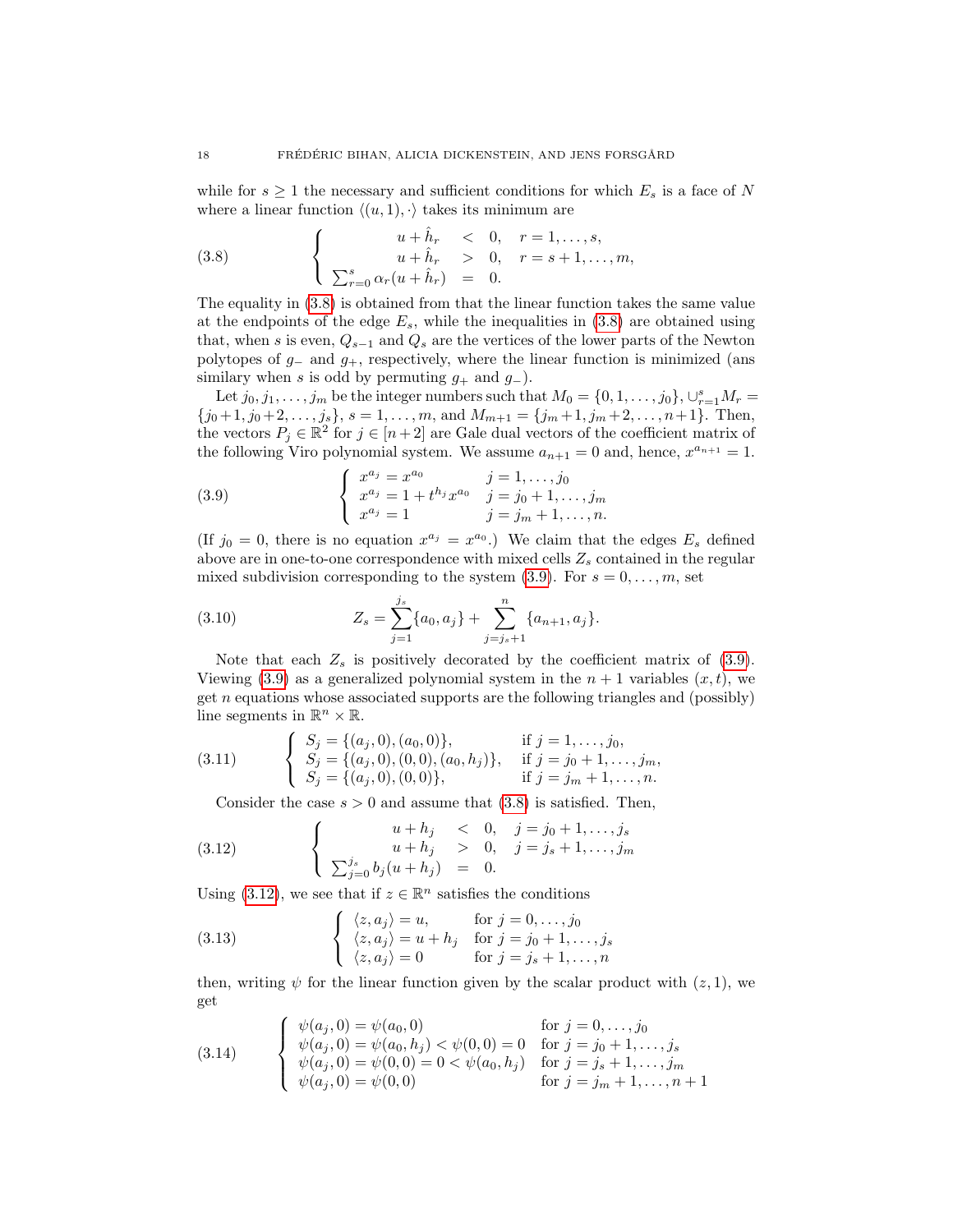which implies that  $Z_s$  is a mixed cell of the mixed subdivision associated to the system [\(3.9\)](#page-17-1). We now show that the existence of  $z \in \mathbb{R}^n$  satisfying [\(3.13\)](#page-17-3). Since  $h_j = h_0 = 0$  for all  $j \in M_0$ , the first two lines of [\(3.13\)](#page-17-3) are equivalent to

$$
\langle z, a_j \rangle = u + h_j, \quad \text{for } j = 0, \dots, j_s.
$$

The system [\(3.13\)](#page-17-3) consists of  $n + 1$  equations. Let  $j(s)$  be any element in  $\{j_0 +$  $1, \ldots, j_s$ . Forgetting the equation corresponding to  $j = j(s)$  the system [\(3.13\)](#page-17-3) has exactly one solution in z since the n vectors  $a_j$  for  $j \in \{0, ..., n\} \setminus \{j(s)\}\$ are linearly independent. Then,

$$
0 = \left\langle z, \sum_{j=0}^{n} b_j a_j \right\rangle = \sum_{j=0}^{n} b_j \langle z, a_j \rangle = \sum_{j=0}^{j_s} b_j \langle z, a_j \rangle
$$
  
=  $b_{j(s)} (\langle z, a_{j(s)} \rangle - u - h_{j(s)}) + \sum_{j=0}^{j_s} b_{\ell}(u + h_{\ell})$   
=  $b_{j(s)} (\langle z, a_{j(s)} \rangle - u - h_{j(s)}),$ 

where in the last equality we used [\(3.12\)](#page-17-2). We conclude that  $\langle z, a_{j(s)} \rangle = u + h_{j(s)},$ and thus  $z$  is a solution of the whole system  $(3.13)$ .

Consider now the case  $s = 0$ , and assume [\(3.7\)](#page-16-1) is satisfied. Then we get  $u = 0$ and  $h_j > 0$  for all  $j = j_0 + 1, \ldots, j_m$ . Writing  $\psi$  for the linear function given by the scalar product with  $(0, 1)$  we get

(3.15) 
$$
\begin{cases} \psi(a_j, 0) = \psi(a_0, 0) & \text{for } j = 0, \dots, j_0, \\ \psi(a_j, 0) = \psi(0, 0) = 0 < \psi(a_0, h_j) & \text{for } j = j_0 + 1, \dots, j_m \\ \psi(a_j, 0) = \psi(0, 0) & \text{for } j = j_m + 1, \dots, n + 1. \end{cases}
$$

which shows that  $Z_0$  is a mixed cell of the mixed subdivision associated to the system [\(3.9\)](#page-17-1). Using Lemma [3.2](#page-13-1) we get the assertion about the number of positive solutions of the Viro polynomial system. We also obtain that there cannot be more positively decorated mixed cells since otherwise this Viro polynomial system would have (for  $t > 0$  small enough) more than  $m + 1$  positive solutions, which would contradict the upper bound [\(2.7\)](#page-6-4).

Lemma [3.3](#page-13-2) shows that the Euclidean volume of  $Z_s$  is the absolute value of  $\mu_{\ell_s}$ . Finally, we have that  $m = n$  if and only if  $k = n$  and  $\text{sgnvar}(\mu) = n$ . Assuming  $\mu_0 > 0$ , we thus have  $(-1)^j \mu_j > 0$ , which implies that  $(-1)^j b_j > 0$  for  $j = 0, \ldots, n$ . Therefore, we have

$$
\sum_{j=0}^{n} |\mu_j| = \sum_{j=0}^{n} (-1)^j \mu_j = b_0 - (b_0 + b_1) + (b_0 + b_1 + b_2) - \dots
$$

$$
= \begin{cases} \sum_{j \text{ even}} b_j & \text{if } n \text{ is even} \\ -\sum_{j \text{ odd}} b_j & \text{if } n \text{ is odd} \end{cases}
$$

which is equal to  $vol_{\mathbb{Z}}(\mathcal{A}) = n! \text{ vol}(\mathcal{A}).$ 

3.3. The configuration space in case  $n = 2$ . We describe the partitioning of the moduli space of circuits which are the support of bivariate polynomial systems into equivalence classes describing the maximal number of positive solutions. For any circuit A, the maximum value of  $n_A(C)$  (when it is finite) coincides by Theorem [3.4](#page-14-0)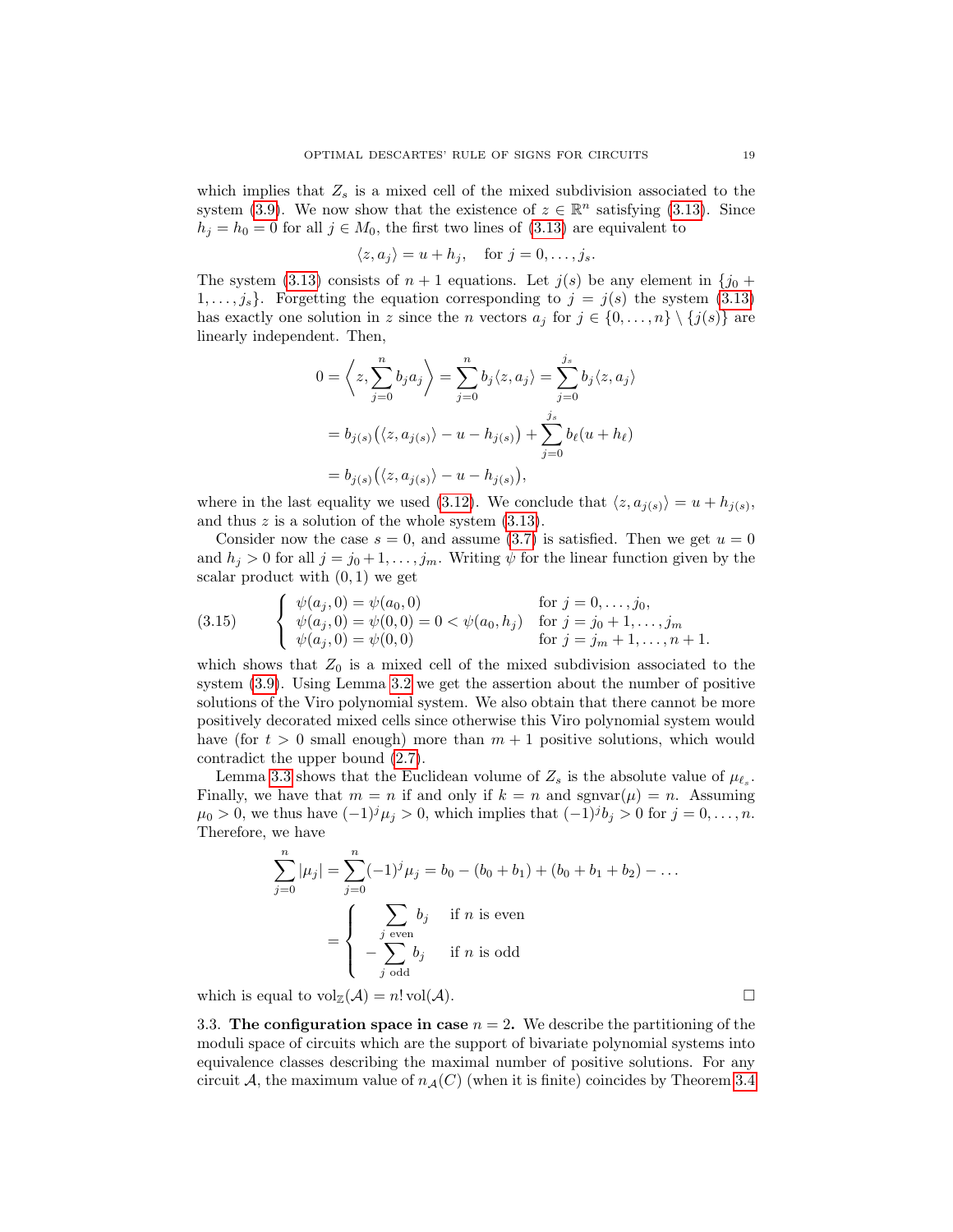

<span id="page-19-0"></span>Figure 5. The configuration space in dimension two.

with the maximum upper bound provided by Theorem [2.4.](#page-6-0) It follows that this maximum equals either 3 or 2. We depict in Figure [5](#page-19-0) the configuration space of circuits  $A$ . Each such support set  $A$  is determined (up to affine transformation) by a Gale dual  $B = (b_0, b_1, b_2, b_3)^\top$  of the associated matrix A. Recall that all  $b_j \neq 0$ because  $A$  is a circuit.

There is a real polynomial system supported on A with three positive solutions if and only if there exists an ordering of the indices  $\{0, 1, 2, 3\}$  (i.e., a permutation  $\sigma$ ) such that

$$
b_{\sigma_0}(b_{\sigma_0} + b_{\sigma_1}) < 0
$$
 and  $b_{\sigma_0}(b_{\sigma_0} + b_{\sigma_1} + b_{\sigma_2}) > 0$ .

As  $|\mathfrak{S}_4| = 24$ , the loci of support sets which admits three positive solutions is covered by 24 open polyhedral cones. But Theorem [2.4](#page-6-0) implies that in this case sgnvar $(b_{\sigma_0}, b_{\sigma_1}, b_{\sigma_2}, b_{\sigma_3}) = 3$  for some  $\sigma \in \mathfrak{S}_4$ . Since  $\sum_{j=0}^3 b_j = 0$  not all coefficients have the same sign. Then, there are two positive and two negative coefficients in this sequence. This implies that a necessary condition to ensure a sparse polynomial system with 3 positive solutions is simply

$$
(3.16) \t\t b_0 b_1 b_2 b_3 > 0,
$$

but we need to moreover ensure that the sign variation of the corresponding sequence  $\mu$  equals 2. It turns out that except for the special case  $(b_0, b_1, b_2, b_3)$  =  $(-1, -1, 1, 1)$  (up to permutation  $\sigma$  and rescaling) the condition [\(3.16\)](#page-19-1) is sufficient to ensure a sparse polynomial system with 3 positive solutions.

Assume that  $b_3 = 1$ . As  $b_0 = -b_1 - b_2 - b_3$ , we are left with two coordinates  $(b_1, b_2)$ . The loci of support sets which admit three positive solutions consists of the open set

<span id="page-19-1"></span>
$$
b_1 b_2 (1 + b_1 + b_2) < 0
$$

with exception of the three points  $(-1, -1), (1, -1)$  and  $(-1, 1)$ . This region is shown in blue in the left picture in Figure [5.](#page-19-0) The three exceptional points correspond to support sets  $A$  such that some sum  $(2.6)$  vanishes.

Dividing by the maximum of the absolute values of  $b_0, \ldots, b_3$ , they will all lie in the interval  $[-1, 1]$ . Therefore, up to permutation, each support set A admits a representative such that

$$
-1 \le b_0 \le b_1 \le b_2 \le b_3 = 1.
$$